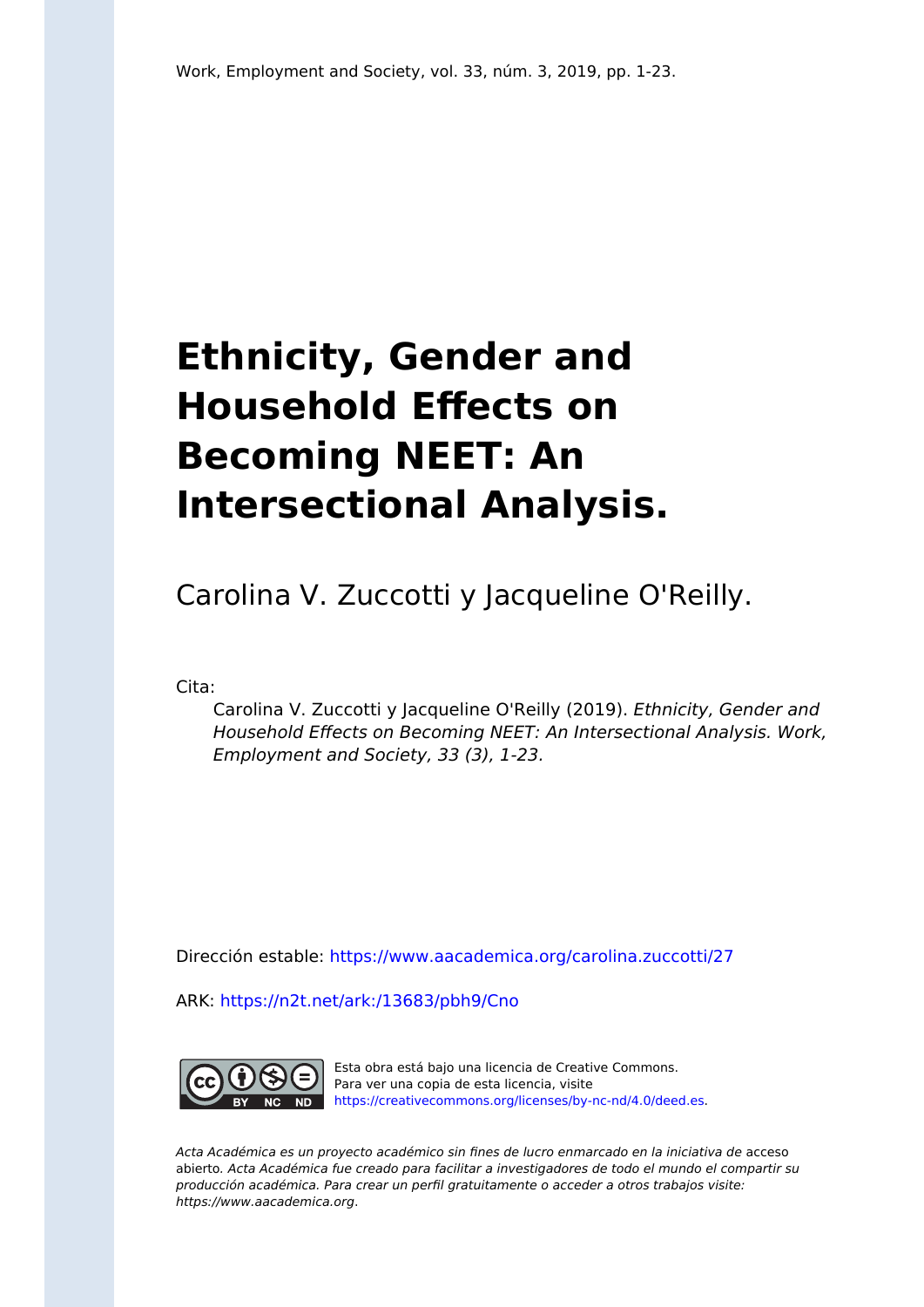**7389[45](http://crossmark.crossref.org/dialog/?doi=10.1177%2F0950017017738945&domain=pdf&date_stamp=2018-01-16)** WES0010.1177/0950017017738945Work, employment and society**Zuccotti and O'Reilly**



*Article*

**Ethnicity, Gender and Household Effects on Becoming NEET: An Intersectional Analysis** Work, Employment and Society  $1 - 23$ © The Author(s) 2018  $(c<sub>c</sub>)$ œ

https://doi.org/10.1177/0950017017738945 DOI: 10.1177/0950017017738945 [journals.sagepub.com/home/wes](https://journals.sagepub.com/home/wes)



**Carolina V Zuccotti** European University Institute, Italy

**Jacqueline O'Reilly** University of Sussex, UK

## **Abstract**

Surprisingly little attention has been given to an integrated understanding of the interaction between ethnicity, gender and parental household's employment status affecting young people's educational and labour market outcomes. Drawing on data from Understanding Society, the article compares youth probabilities of becoming NEET (not in employment, education or training) in the UK, focusing on the outcomes for young men and women from different ethnic groups and from four types of 'households of origin': workless, one-earner, single-parent-earner and two-earner. The article shows that while, on average, young people with workless parents have a higher likelihood of becoming NEET compared to individuals from households with at least one employed parent, this does not apply universally to all ethnic minority groups, nor equally to young men and women. Having workless parents is much less detrimental for second-generation Indian and African men, and for second-generation Bangladeshi men and women, than for white British individuals. An intersectional analysis illustrates the universal and differentiated effects of disadvantage among youth.

## **Keywords**

Ethnicity, gender, intersectionality, NEETs, second-generation, unemployment, United Kingdom, workless households, youth employment

#### **Corresponding author:**

Carolina V Zuccotti, Migration Policy Centre, RSCAS, European University Institute, Villa Malafrasca, Via Giovanni Boccaccio, 151 – 50133 Florence, Italy. Email: [carolina.zuccotti@eui.eu](mailto:carolina.zuccotti@eui.eu)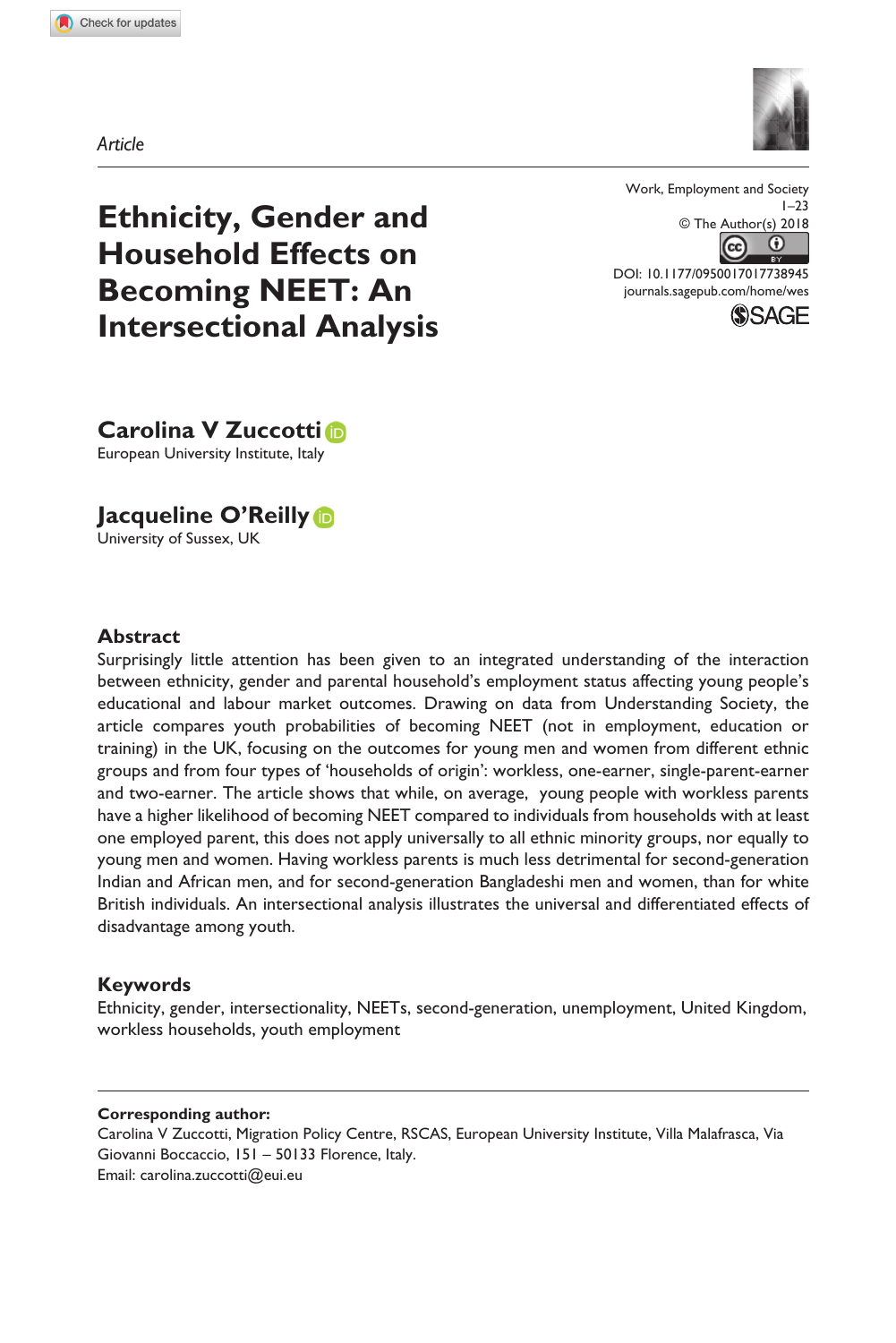## **Introduction**

Since the economic crisis of 2008, young people have been one of the most vulnerable groups experiencing high levels of unemployment (Bell and Blanchflower, 2011; O'Reilly et al., 2015). The youth unemployment rate for 16 to 24 years olds in the UK peaked in 2011 at over 20 per cent compared to the adult unemployment rate of around 6 per cent (Office for National Statistics, 2014: 7). NEET rates (young people not in education, employment or training) reached 17 per cent (Office for National Statistics, 2016b: 4). Although youth unemployment and NEET rates have started to decline as the UK economy improves, these figures remain comparatively high in a European context (Hadjivassiliou et al., 2015; Mascherini, in press; O'Reilly et al., 2015), with NEET rates still affecting 12 per cent of young people in the UK (Office for National Statistics, 2016b).

However, not all young people are equally vulnerable in terms of educational and employment opportunities. Individuals raised in poor households or where no adult member works are, generally, more likely to leave education earlier or be unemployed (Macmillan, 2014; Schoon, 2014). Women and some ethnic minority groups, including the descendants of Caribbean, Pakistani and Bangladeshi individuals, also tend to have higher rates of non-employment compared to other groups (ONS, 2013), even if they have similar educational levels (Cheung and Heath, 2007). Concurrently, most secondgeneration ethnic minority groups – i.e. the children of migrants – have very high participation rates in education and are, on average, significantly more likely to go to university than their white British counterparts (Crawford and Greaves, 2015). Although the effect of individual and household characteristics on educational and employment outcomes has received considerable examination, very little is known about how their interaction may affect youth opportunities.

Intersectionality has been one approach used to understand some of these differences among adult populations (Cho et al., 2013; Collins, 2015; Crenshaw, 1991). Rather than focusing on one dimension, or comparing bi-modal inequalities of race, gender or class separately, the concept of intersectionality captures discrete combinations of multiple sources of disadvantage. These reflect differentiated locations of power, domination and discrimination (Crenshaw, 1991). While intersectionality has been extensively discussed in radical feminist forums, a growing literature is using the concept as an analytical strategy (Collins, 2015), comparing differences *between* categories, such as between ethnic groups, as well as *within* categories of class, gender and ethnicity. These studies do not necessarily explicitly address the sources of power and discrimination; rather, they use intersectionality to acknowledge the interplay of different dimensions of inequality. The application of an intersectional approach to empirical examination in the field of labour studies is well overdue (McBride et al., 2015; Mooney, 2016).

The article uses this approach to study the educational and labour market experiences of young people in the UK, examining the associated risks of being NEET. The NEET concept captures individuals not accumulating human capital through formal educational or employment channels (Eurofound, 2012, 2014). Critiques of this concept have pointed to the increasing heterogeneity of the population as it has moved from originally referring to young people between the ages of 16 and 17 during the 1980s to including those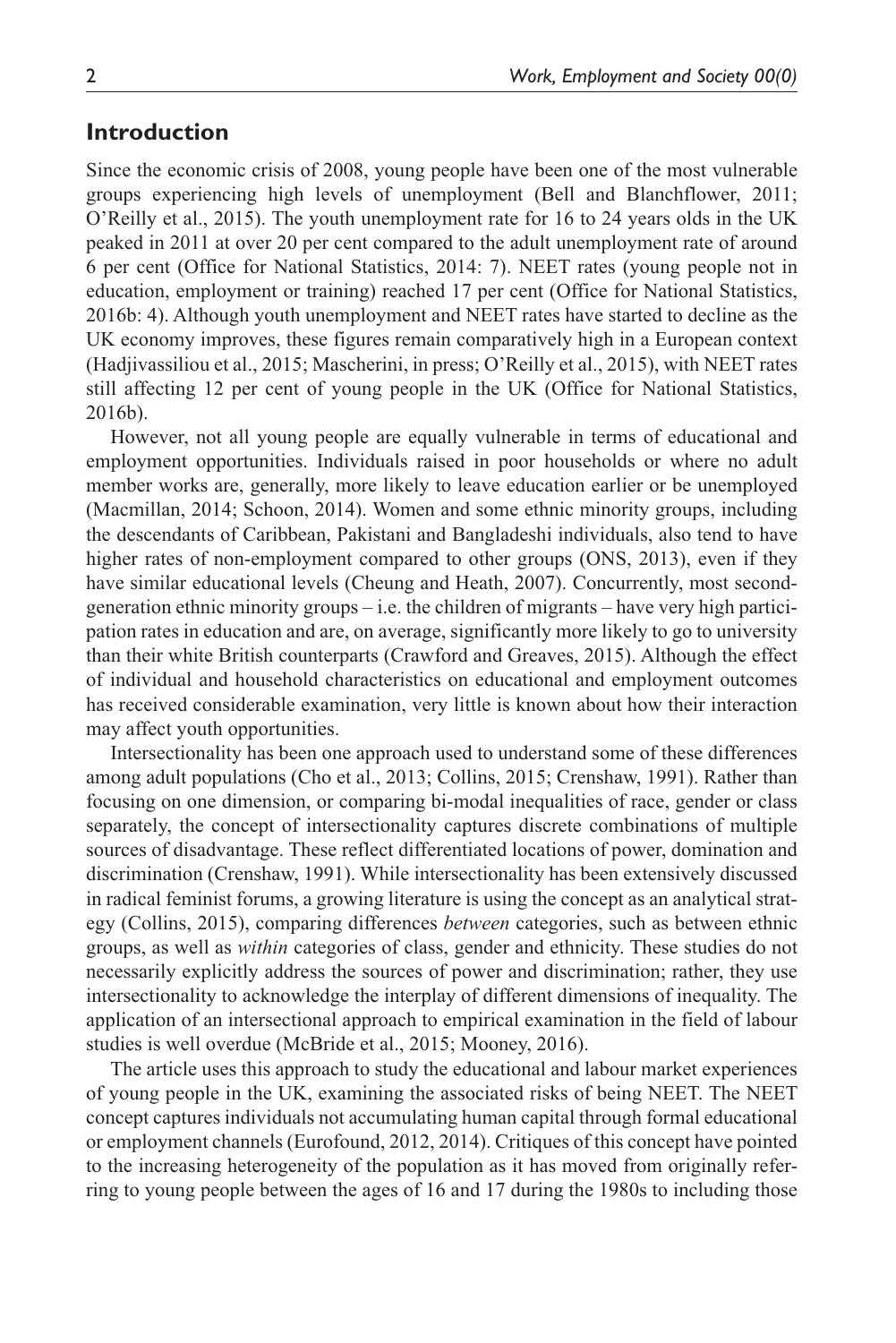between the ages of 15 and 24, or in some cases between 15 and 29 today (Furlong, 2006; Mascherini, in press). As the concept has become more popular, the population it covers has also become more diverse, including those who are there by choice or by constraints. However, being NEET is often a sign of disadvantage (Furlong, 2006) and a powerful measure of current and future opportunities, as studies on scarring effects have shown (Burgess et al., 2003; Crawford et al., 2010; Gregg, 2001, 2012). Using intersectionality as an analytical strategy, the article develops and tests expectations about the differential effects of ethnicity, gender and parental households' employment status on young people becoming NEET.

## **Changing household arrangements and ethnic differences**

A greater array of family household types, including workless, single-parent and dual earner households, reflects the long-term decline of the traditional male breadwinner household (Gottfried and O'Reilly, 2002). The proportion of homes with no one working has increased from around 7 per cent in 1975 to around 15 per cent in 2016 (Gregg and Wadsworth, 1994; Office for National Statistics, 2016a). Simultaneously, there has been an increase in dual earner households generating a process of household polarisation between the work-rich and the work-poor families (Gregg and Wadsworth, 2001; Gregg et al., 1999). There has also been an increase of lone parent households with dependent children over the past 20 years, from 1.6 million in 1996 to 2 million in 2015. These account for around 25 per cent of all families with dependent children in the UK; furthermore, around 90 per cent of lone parent households are headed by women (Office for National Statistics, 2015).

The relative share of different household types varies greatly by ethnicity. Although traditional male breadwinner households are decreasing, they are still very common among Asian communities (Brah, 1993; Kabeer, 2002) since women are more often economically inactive (Dale et al., 2002; House of Commons Women and Equalities Committee, 2016). Peach (2005) refers to these as a traditional 'patriarchal model' of the family. Furthermore, a disproportionally high number of Pakistani, Bangladeshi, Caribbean and African populations live in workless households, with lower levels of socio-economic resources and higher levels of economic vulnerability (Office for National Statistics, 2010: Table 1(iv); Platt, 2010). In addition, the Afro-Caribbean community has a higher share of single-parent households, usually headed by mothers, many of whom are also in employment. In the US, this has often been explained as a legacy of the effects of slavery on family cohesion (Dale et al., 2006); in the British case, this might also be connected with patterns of early migration, characterised by a large amount of single Caribbean women coming to work in the UK (Sunak and Rajeswaran, 2014).

## **Household characteristics and their effects on young people**

The impact of worklessness and father's and mother's employment has been widely discussed in the literature on educational and labour market outcomes. This article uses these studies as a starting point to argue how and why living at a young age in certain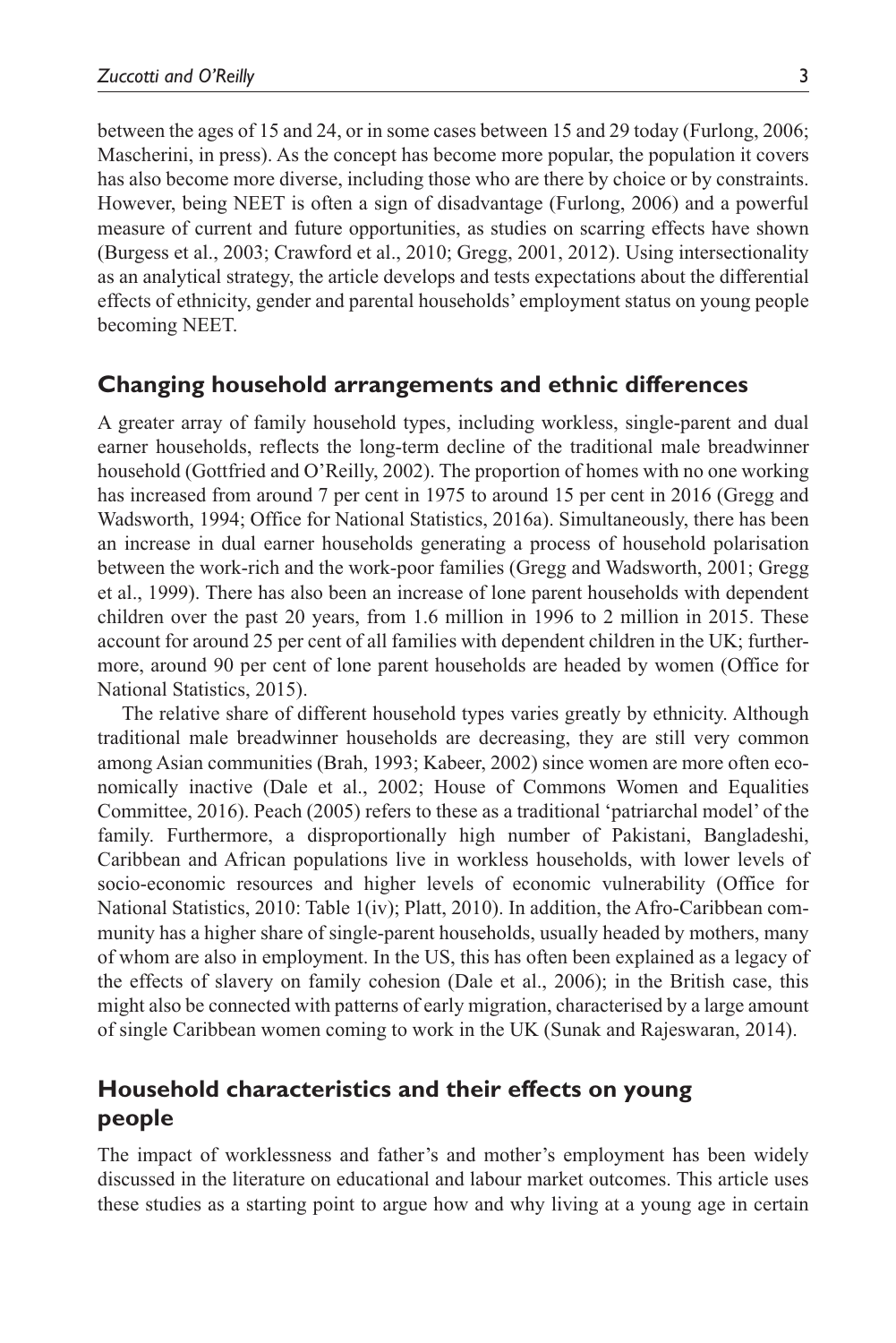households might differentially affect men and women from diverse ethnic groups. The analysis, as well as the expectations detailed below, is based on the construction of four 'household of origin' types: zero-earner or workless, one-earner (usually with a working father), single-parent-earner (usually with a working mother), and two-earner (with two working parents).

## *Worklessness and ethnicity*

Several studies have shown that there is a higher likelihood of being unemployed, spending longer in unemployment or becoming NEETs for individuals raised in workless households (Barnes et al., 2012; Ermisch et al., 2004), or where the father was unemployed (O'Neill and Sweetman, 1998; Zwysen, 2015). Rather than being through an intergenerational transmission of a 'culture of worklessness', this relationship is likely to be connected, at least in part, to regional economic factors (MacDonald et al., 2014; Macmillan, 2014). The first expectation (E1) is that young people living in workless households are more likely to be NEET compared to individuals from households where at least one parent was working.

Having workless parents might have a different impact for ethnic minorities and white British individuals; however, how this might occur is a matter of debate. Platt (2010) shows that among children between 0 and 5 years old living in working households in 1991, those of Pakistani and Bangladeshi origin were more likely to have parents who became workless in 2001, compared to those of white British origin. Among children who had workless parents in 1991, the parents of Pakistani children were more likely to remain workless in 2001, compared to those of white British children. This suggests that young individuals living (or who lived) in these households might not only be subject to parental worklessness over a longer period of time, but also to unmeasured characteristics of the groups and their contexts (including discrimination) that have the potential to lead both to parental worklessness and to their own poorer socio-economic outcomes. Following this reasoning, having had workless parents might have more negative effects for some young ethnic minorities than for white British children (E2a).

As a counter argument, there is also evidence suggesting that even with poor socioeconomic backgrounds, ethnic minority groups manage to attain higher university rates than white British individuals (Crawford and Greaves, 2015). Some groups (Indian and Bangladeshi men in particular) are also more likely to attain higher class positions than their white British counterparts (Zuccotti, 2015a). This points to unmeasured, but positive, characteristics of the groups and/or a context that might lead to fewer penalties associated with worklessness. Although the mechanisms for this finding have not yet been conclusively explored, evidence suggests that this might be connected to the transmission of high aspirations from parents to children, which occurs more often among ethnic minorities (see Heath et al., 2008). Duckworth and Schoon (2012) show that individuals' aspirations have a positive effect in avoiding a NEET outcome. Social networks or ethnic capital (Borjas, 1995) might also play a role in overcoming an initial disadvantaged situation. For example, Zuccotti and Platt (2017) find that having lived at a young age close to members of the same ethnic group has a positive effect on adult occupational outcomes among Indians (a group with relatively high human capital). It follows from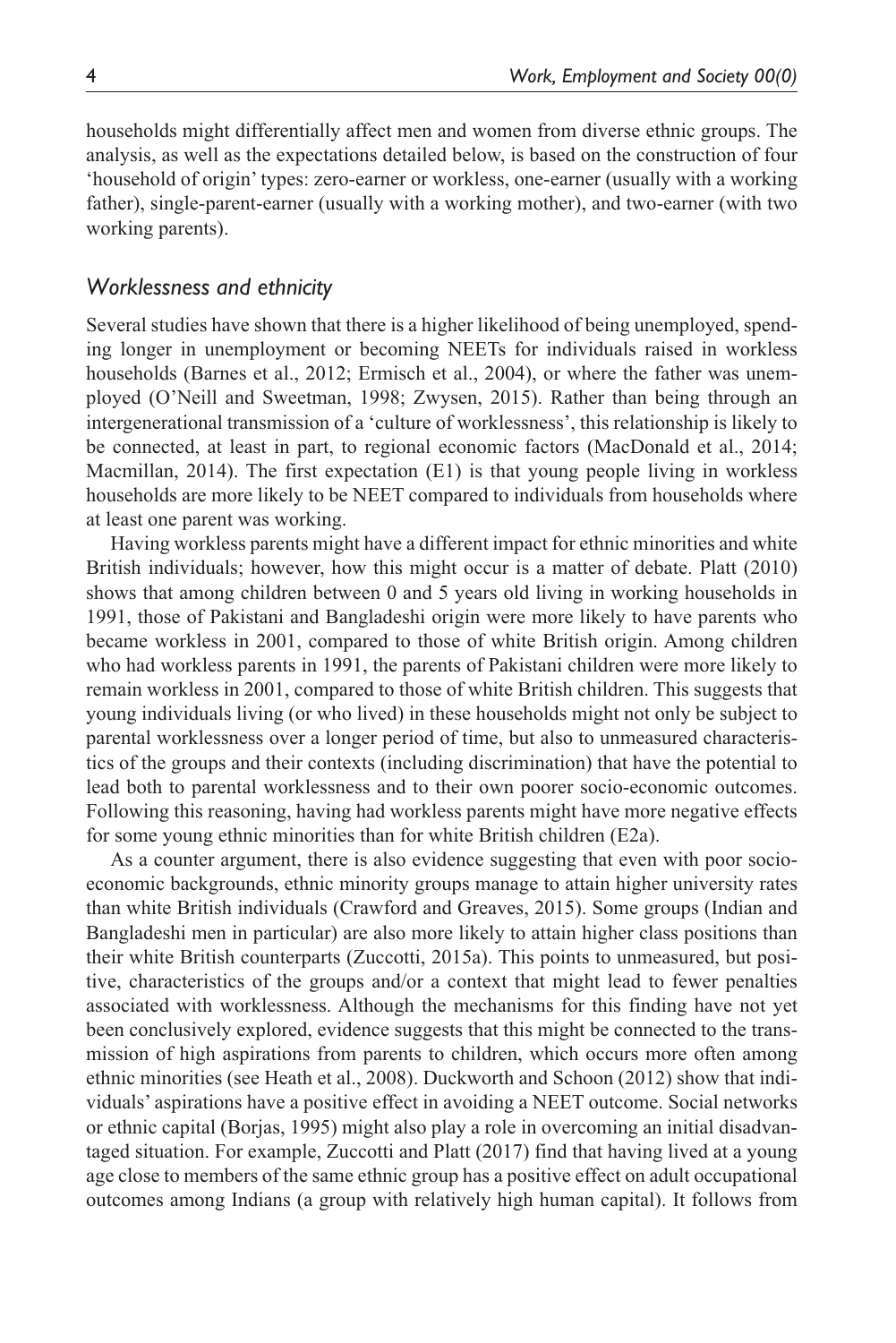these arguments that having had workless parents might have less of a negative effect for some young ethnic minorities than for white British individuals (E2b).

#### *Paternal and maternal employment, ethnicity and gender*

What differences are associated with having a working father and/or a working mother on the outcomes for their children, and how does this differ by ethnicity and gender? In a recent European study, Berloffa et al. (2015) examined the effect of both maternal and paternal employment on their daughters' and sons' labour market outcomes. For Anglo-Saxon countries, the authors find that, after controlling for education and other social background characteristics, both fathers' and mothers' employment had a positive effect on their sons' employment probability; for daughters, only their mothers' employment had a positive effect.

In the case of the dependent variable examined here  $-$  i.e. measuring the combined probability of (not) working and (not) studying – outcomes might work differently. Young women's employment might be connected to having had a working mother as a role model; continuing in further education might also be related to fathers' employment, via greater availably of socio-economic resources from the family of origin. Parents' employment statuses are therefore expected to affect both genders' NEET probabilities. In particular, young men and women from two-earner households are expected to have an advantage over those from households with only one earner (E3).

Individuals raised in lone parent households often have lower probabilities of attaining high status occupations (Beller, 2009; Lampard, 2012), and a higher likelihood of becoming NEET (Ermisch et al., 2004; Schoon, 2014), compared to individuals raised by two co-residential (biological) parents. Schoon (2014) also shows that boys growing up with a single parent are slightly more likely to be NEET than young women growing up in similar circumstances. Although individuals living with a single working parent will probably be in a better position than individuals living with a single workless parent, the expectation is that their NEET probabilities are higher compared to individuals raised with two parents where at least one of them was working (E4). This might, however, vary by gender: young women raised in single-parent-earner households (mostly headed by mothers) might have a lower likelihood of becoming NEET compared to young men raised in comparable circumstances (McDowell, 2014).1 The inverse may be true for young women raised in one-earner households (headed mainly by fathers) where young women's probability of becoming NEET is likely to be higher than that of young men from a similar household.

It is difficult to test whether all these patterns might hold in all groups, given that some household types are very uncommon among some ethnic groups. For example, dual-earner households or those with a single female working parent are rare among Pakistanis and Bangladeshis. In terms of this study, gender roles might play a part in explaining differences in household effects. In particular, an employed father might be less beneficial for Pakistani and Bangladeshi women than for white British women because socio-economic resources within the household are likely to be more unequally distributed across genders in Pakistani and Bangladeshi families than in white British families. Although having had a working father (versus workless parents) is expected to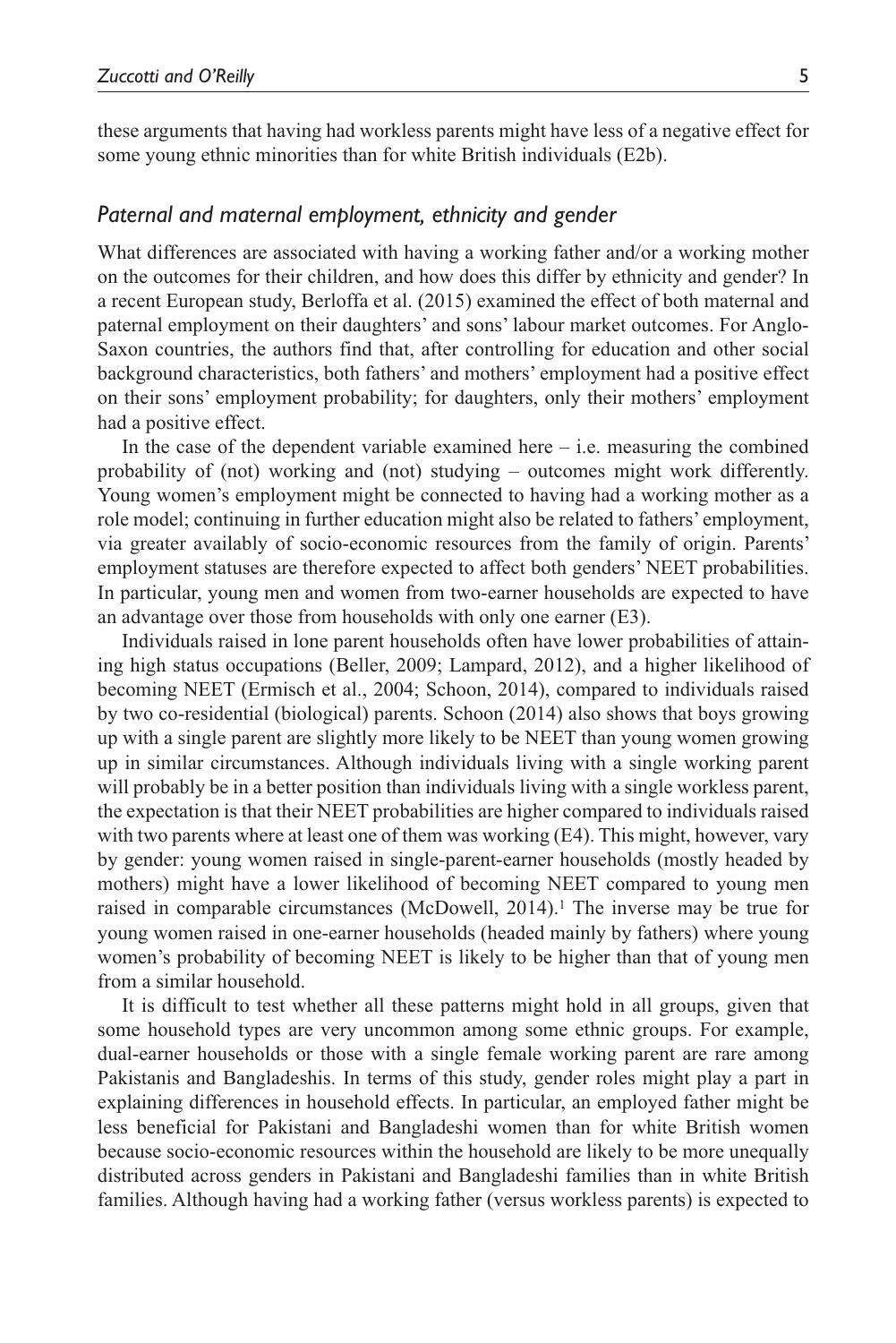reduce NEET probabilities for all groups, this reduction should be less for Pakistani and Bangladeshi women than for white British women (E5).

By contrast, a working mother might have a more positive effect for some minority groups than for others. Although unemployment is more common among Caribbean and African black women (Zuccotti, 2015b), they are also more likely to be employed fulltime compared to white British women, who are more likely to be working part-time (Dale et al., 2006; O'Reilly and Bothfeld, 2002). Children with a working Caribbean or African mother might therefore experience more positive effects on their own educational and labour market outcomes, especially those from single-parent-earner households (common among black groups). Therefore, having had a single working parent, compared to having had, for example, two working parents, is expected to have a less negative effect among Caribbean and African young individuals than among white British young individuals (E6).

## **Objectives**

Drawing on data from Understanding Society (University of Essex, 2015), this article studies the role of parental household's employment status on NEET experiences of young men and women (16–29 years) from the five most numerous black (Caribbean and African) and Asian (Indian, Pakistani and Bangladeshi) ethnic minority groups growing up in the UK, in comparison to the white British. The research questions guiding this analysis ask:

- 1) What association is there between parental household's employment status and young people's NEET probabilities?
- 2) How does ethnicity and gender affect the probability for young people coming from different household backgrounds of becoming NEET?
- 3) How does an empirical application of an intersectional approach shed light on the effects of multiple inequalities for youth?

## **Data, sample and variables**

The analysis is based on the survey Understanding Society – the United Kingdom Household Longitudinal Study (UKHLS), Wave 1 (2009–2010); additional household background information contained in later waves (2 to 5: 2011–2014) was also used when missing in Wave 1 (University of Essex, 2015). The UKHLS is a household panel survey based on interviews with around 50,000 individuals in 30,000 households in the UK; it also includes an ethnic minority booster sample (Berthoud et al., 2009).

Ethnicity is measured through a question on ethnic self-identification. The article distinguishes between white British and five ethnic minority groups – Indian, Pakistani, Bangladeshi, Caribbean and African – as these are the most numerous second-generation ethnic minorities in the UK. The sample is based on a selection of young people  $(16–29 \text{ years old})^2$  who were either born in the UK or who arrived here before or at the age of 10.3 This includes younger migrants who completed their secondary education in the UK.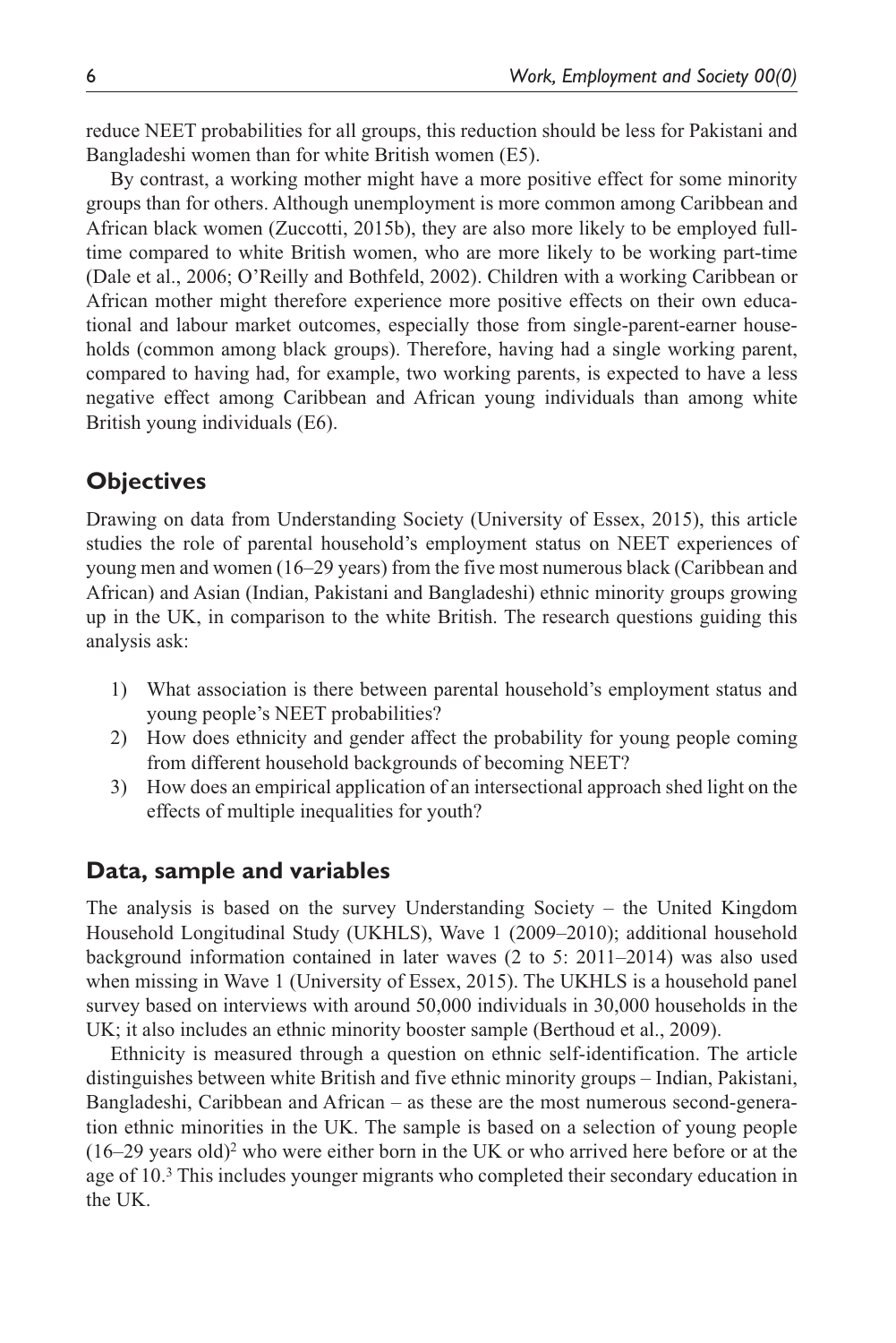Household of origin is constructed using a retrospective question on parental employment when individuals were 14 years old. Workless households (0EH): where no parents present in the household were in employment (this includes both dual and single-parent households). One-earner households (1EH): where only one parent (usually the father) in a dual resident parent household was in employment. Two-earner households (2EH): where both parents worked (this includes both dual full-time earners and households were one parent is working full-time and the other parent is working part-time, usually the mother).4 Single-parent-earner households (SPEH): where the present single parent (usually the mother) worked.5

The dependent variable identifies the types of young people likely to become NEETs – i.e. unemployed youth, those whose major activity is being responsible for housework, who are long-term sick or disabled, who are doing unpaid work, or who are engaged in another unspecified activity. Despite the contested value of the NEET concept, due to the heterogeneity of the population included (Furlong, 2006), it is recognised as a sign of disadvantage with scarring effects present on later labour market outcomes (Crawford et al., 2010; Gregg, 2001; Zuccotti and O'Reilly, in press). These effects are particularly strong among those with low educational levels (Burgess et al., 2003). In this respect, the inclusion of education as a reference category (next to employment and training) is important not only because many young individuals are still studying, and education is increasingly a necessary asset for future labour market prospects, but also because the children of migrants are more likely to be in education for a longer period of time (Crawford and Greaves, 2015).

The composition of NEETs varies across ethnic groups and genders (Table A1 in the Appendix online), which might imply different explanatory mechanisms as to why individuals are not working, studying or training. Being NEET might also mean different things for different ethnic groups at different ages. For example, a 16-year-old from an ethnic minority group is likely to be particularly disadvantaged if NEET (i.e. negatively self-selected), given that ethnic minorities have, in general, a much higher probability of being in education than the white British individuals. Similarly, a 28-year-old white British person might be more negatively self-selected if NEET than ethnic minorities, given that their employment chances are higher. These measurement issues are, however, present in any type of comparison, given that groups are indeed different. By including in the models the employment and occupational status of the parents and the level of unemployment in the neighbourhood, the article partly addresses potential selection problems.

The occupational status of parents is based on the young person's recall of what their parents were doing when they were 14 years old. Their status is measured using the International Socio-Economic Index (ISEI) (Ganzeboom and Treiman, 1996).6 The ISEI ranges from 16 to 90 and measures the attributes of occupations that convert a person's education into income. The highest score is given to judges (90), the lowest to cleaners and low qualified farm workers and helpers (16). One of the advantages of this measure is that it is continuous rather than categorical, which helps with the statistical analyses by reducing collinearity with parental employment. The score of the household is obtained by identifying the highest parental score. There is no available parental occupational status information for individuals who declared their parents to be workless when they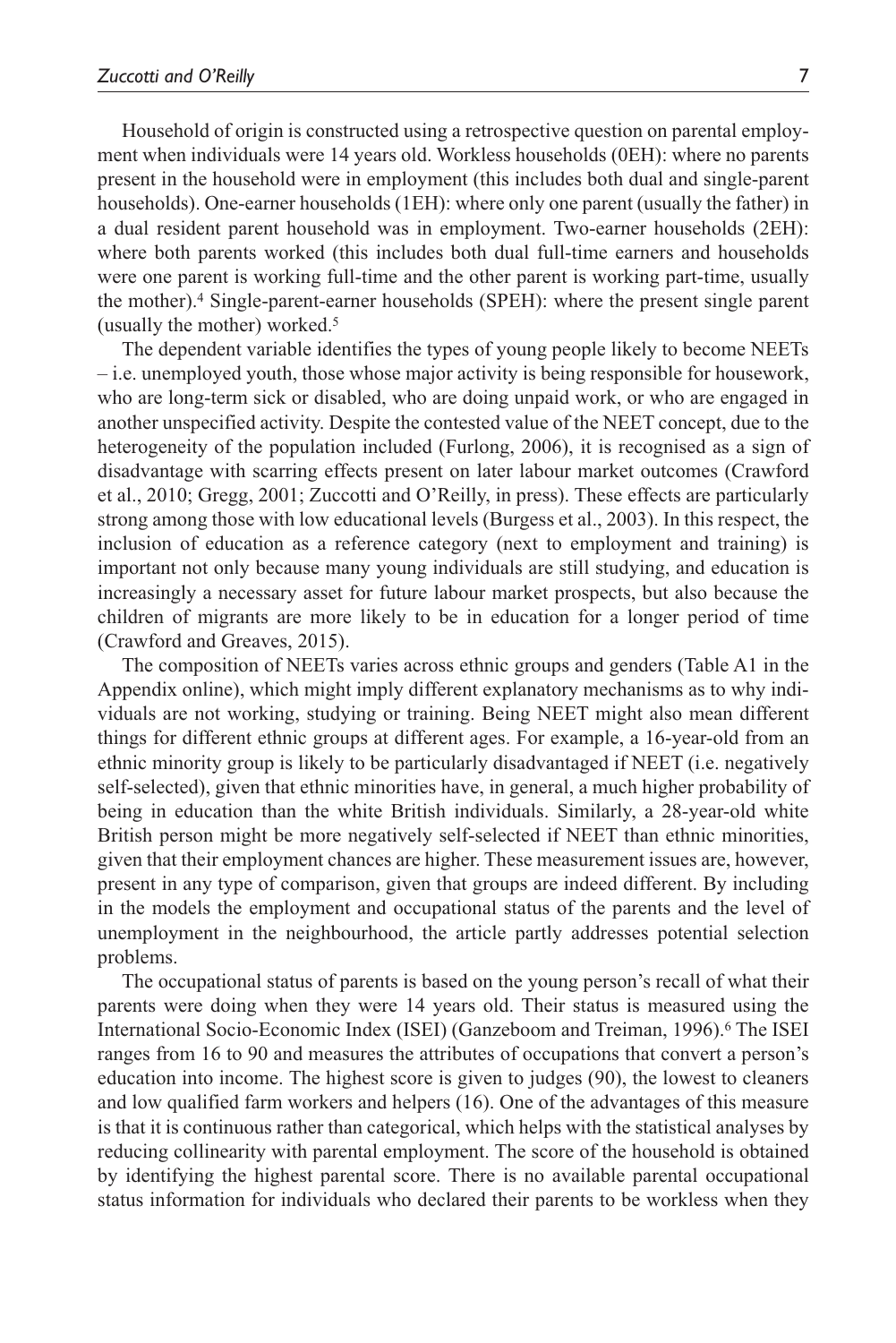were 14 years old. Missing cases have been imputed using information on parental education (where available) and on the ethnic group of the individual; these two factors predict the parental ISEI of individuals raised in households where one or two parents work. The average parental ISEI is 36 for individuals with workless parents, 45 for individuals with one working parent and 50 for individuals with two working parents. Information for individuals who had missing parental occupations but declared to have employed parents has also been imputed using these average ISEI scores. (Further details are available upon request.)

Unemployment at the neighbourhood level is measured as the percentage of all unemployed individuals divided by the total active population (16–64) in the same neighbourhood as the young person being considered. These neighbourhood data are based on the ONS measure of Lower Layer Super Output Area (LSOA)<sup>7</sup> using the 2001 Census, and are attached to each respondent of the survey (University of Essex, 2011).

The analysis is based on logistic regression models run separately for men and women. Other control variables included in the models are age and (maximum) level of education achieved8 (No qualifications, Other qualifications, GCSEs and their equivalent, A-levels, Other higher degree and Degree level).9

# **Findings**

## *Descriptive statistics*

Comparing young people's households of origin indicates some important differences between ethnic groups (Table 1). Bangladeshis, followed by Pakistanis, have the highest share of young people who lived in workless/zero earner households (0EH) when they were aged 14: almost half of young Bangladeshis and 29 per cent of young Pakistanis reported this. Nearly a fifth of young Africans (19%) and just over a tenth of young people from Caribbean descent (11%) lived in workless households; for white British and Indian young people this amounted to around 8 per cent.

|                      | 0EH  | <b>SPEH</b> | <b>IEH</b> | 2EH  | N (unweighted) |
|----------------------|------|-------------|------------|------|----------------|
| <b>White British</b> | 7.7  | 6.5         | 21.0       | 64.8 | 5490           |
| Indian               | 8.5  | 2.8         | 32.6       | 56.1 | 296            |
| Pakistani            | 28.8 | 0.6         | 60.6       | 10.1 | 376            |
| Bangladeshi          | 47.0 | 3.0         | 43.6       | 6.4  | 307            |
| Caribbean            | 11.3 | 14.8        | 20.8       | 53.1 | 156            |
| African              | 18.9 | 13.0        | 19.4       | 48.8 | 178            |
|                      |      |             |            |      |                |

**Table 1.** Household of origin of young individuals (aged 16–29) when they were 14 years old, by ethnic group (row %).

*N* (unweighted) = 6803.

0EH, workless households; SPEH, single-parent-earner households; 1EH, one-earner households; 2EH, two-earner households.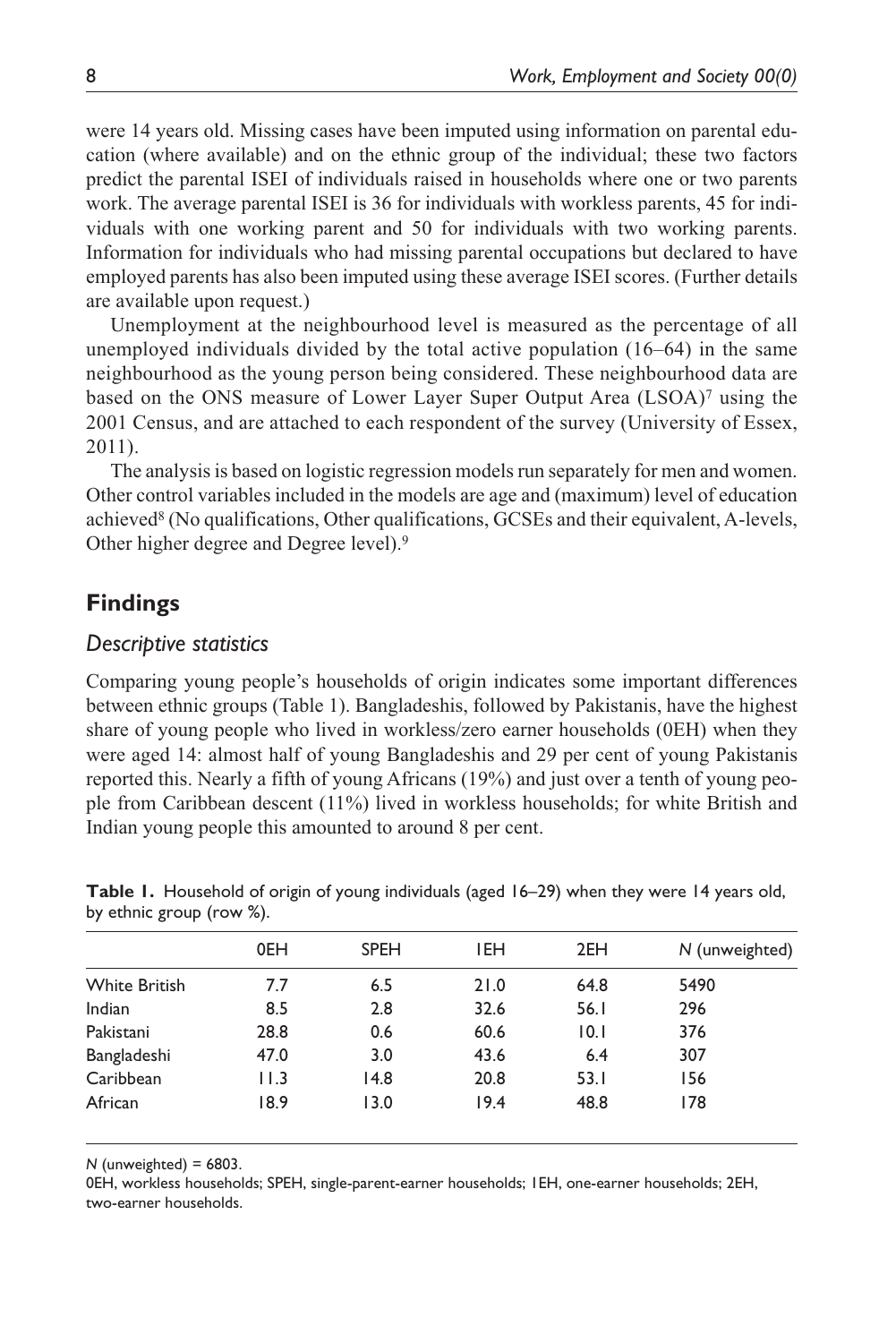

**Figure 1.** Distribution of NEET, full-time (FT) students and employed across ethnic groups: young individuals (aged 16–29), men. *N* (unweighted) = 2994.

Bangladeshi and Pakistani youth were more likely to have lived in traditional oneearner (usually male) households (1EH) when they were 14 years old. Dual-earner households (2EH), where both parents were working, were common for all ethnic groups, apart from Bangladeshis and Pakistanis. The highest proportion of young people coming from single-parent-earner households (SPEH), with that parent working, tended to be from young Caribbean and African communities. The number of Indian, Pakistani and Bangladeshi individuals with SPEH is very low, as is the number of Bangladeshis from 2EH.

Figures 1 and 2 show the distribution of the dependent variable – individuals with a NEET status – among men and women of different ethnic groups. For comparative purposes, it also shows the share of employed individuals and students in each group. Comparing ethnic groups within genders, Caribbean men is the only group that has higher NEET rates than white British young men (32% versus 17%); the other groups have similar (Indian and Pakistani) or lower (Bangladeshi and African) NEET rates, compared to the majoritarian white British. Among women, Pakistanis have particularly high NEET rates (33%), followed by Bangladeshi and Caribbean young women (around 24%). White British women are somewhere in the middle, while Indian and African young women have lower NEET rates.

Comparing NEET rates by gender, within ethnic groups, indicates that males have lower NEET rates than females among white British, Pakistani, Bangladeshi and African youth; Caribbean is the only group where the opposite occurs. NEET rates for Indians are very similar for both genders.

It is interesting to note that although most ethnic minority groups have higher proportions of workless parents compared to white British, the share of NEETs is not consistently higher for the ethnic minorities. An important difference between ethnic minority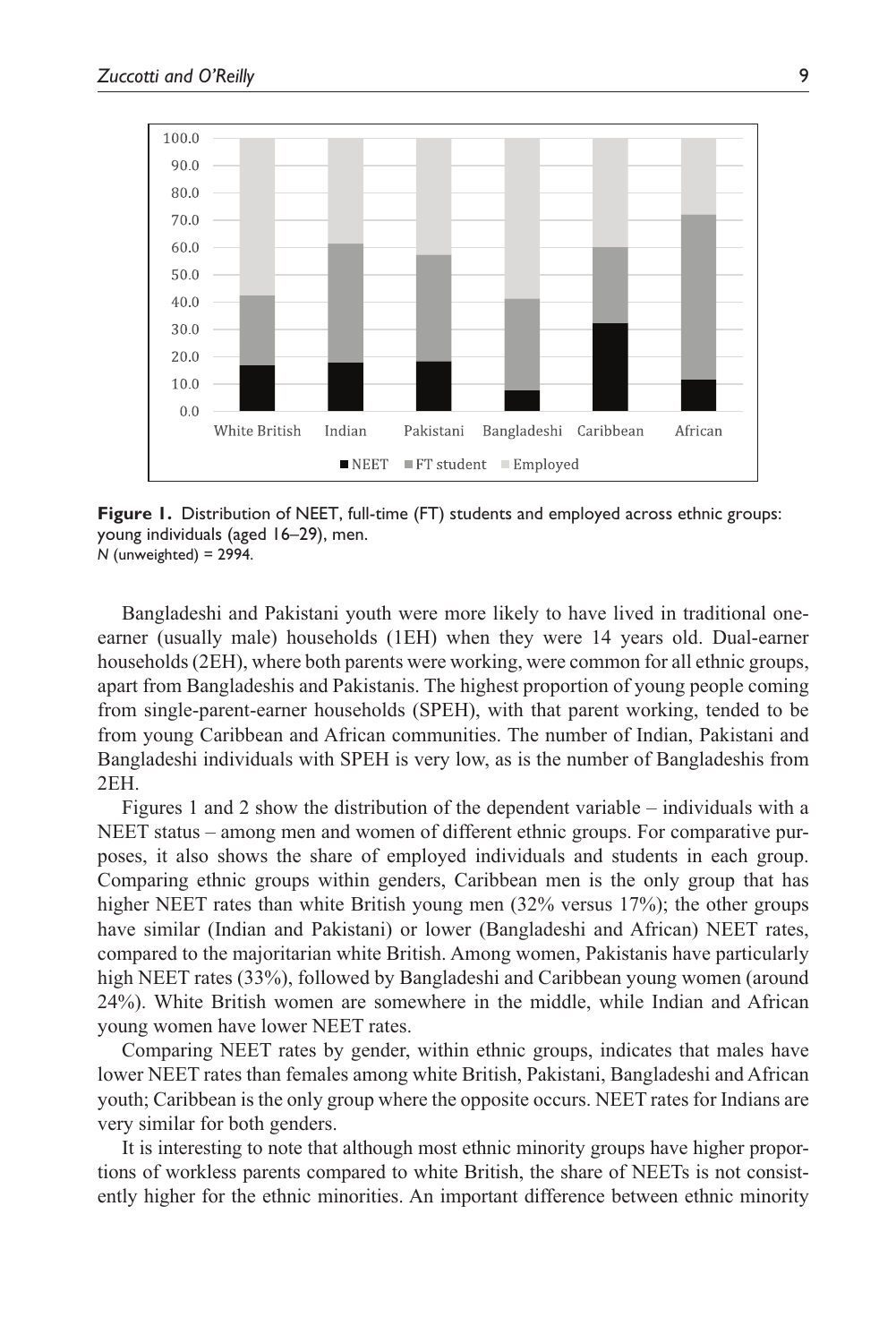

**Figure 2.** Distribution of NEET, full-time (FT) students and employed across ethnic groups: young individuals (aged 16–29), women. *N* (unweighted) = 3809.

and white British youths is that the former are, in general, much more likely to be students and less likely to be employed. This suggests that independent of their social origins there might be different forms of parental investments or aspirations for their children.

The next section explores these patterns more in detail using multivariate models including age, level of education, parental occupational status and neighbourhood conditions (which are also usually poorer for the ethnic minorities). (A detail of the distribution of these variables across ethnic groups can be seen in Table A2 in the Appendix online.)

## *Household effects on becoming NEET by ethnicity and gender*

A series of multivariate logistic regressions are used to examine household, gender and ethnicity effects on becoming NEET. First, the main effects of ethnicity and household of origin are analysed (Table 2); next, interactions between these are explored (shown in Figures 3 and 4).

Table 2 has two models: a baseline model (a), with ethnic group and age controls; and a second model (b), where household of origin, as well as other controls (parental occupational status, neighbourhood unemployment rate and level of education), are included. Results are presented separately for men and women; coefficients represent average marginal effects derived from logistic regressions.

Controlling for age, young Caribbean men and Pakistani women are the only groups with higher NEET rates compared to young white British men and women; in contrast, Bangladeshi men have a lower NEET rate (Model a). After controlling for household of origin and other controls (Model b), the effect for Pakistani women reduces substantively, becoming statistically non-significant; however, the effects remain for ethnic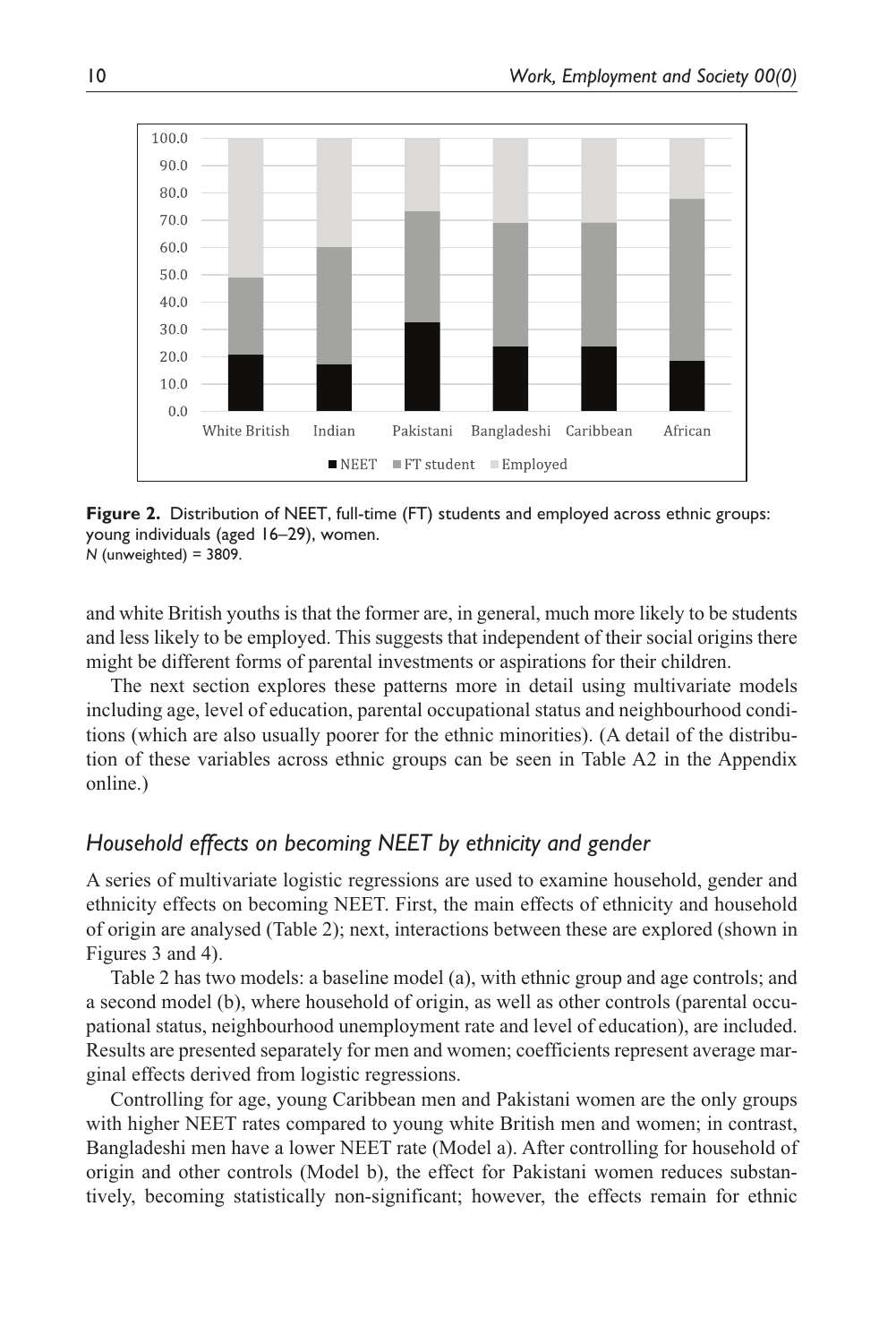|                                   | Men          |               | Women         |               |
|-----------------------------------|--------------|---------------|---------------|---------------|
|                                   | a            | b             | a             | b             |
| Ethnic group (ref. white British) |              |               |               |               |
| Indian                            | 0.011        | 0.029         | $-0.023$      | 0.009         |
|                                   | (0.056)      | (0.061)       | (0.051)       | (0.059)       |
| Pakistani                         | 0.017        | $-0.033$      | 0.123         | 0.023         |
|                                   | (0.051)      | (0.042)       | $(0.041)$ **  | (0.028)       |
| Bangladeshi                       | $-0.091$     | $-0.126$      | 0.037         | $-0.024$      |
|                                   | $(0.024)$ ** | $(0.016)$ **  | (0.044)       | (0.036)       |
| Caribbean                         | 0.153        | 0.137         | 0.037         | $-0.021$      |
|                                   | $(0.070)$ ** | $(0.071)^*$   | (0.051)       | (0.038)       |
| African                           | $-0.050$     | $-0.051$      | 0.000         | 0.010         |
|                                   | (0.037)      | (0.037)       | (0.045)       | (0.045)       |
| Household of origin (ref. 0EH)    |              |               |               |               |
| <b>SPEH</b>                       |              | 0.018         |               | $-0.092$      |
|                                   |              | (0.041)       |               | $(0.035)$ *** |
| IEH                               |              | $-0.074$      |               | -0.091        |
|                                   |              | $(0.033)$ **  |               | $(0.028)$ *** |
| 2EH                               |              | $-0.137$      |               | $-0.172$      |
|                                   |              | $(0.032)$ *** |               | $(0.025)$ **  |
| Level of education (ref. No       |              |               |               |               |
| qualifications)                   |              |               |               |               |
| Other qualifications              |              | $-0.084$      |               | 0.029         |
|                                   |              | (0.062)       |               | (0.069)       |
| GCSE and their equivalent         |              | $-0.246$      |               | $-0.130$      |
|                                   |              | $(0.040)$ *** |               | $(0.037)$ *** |
| A-levels                          |              | $-0.339$      |               | $-0.303$      |
|                                   |              | $(0.040)$ *** |               | $(0.037)$ *** |
| Other higher degree               |              | $-0.304$      |               | $-0.308$      |
|                                   |              | $(0.048)$ **  |               | $(0.040)$ *** |
| Degree level                      |              | $-0.309$      |               | $-0.366$      |
|                                   |              | $(0.045)$ *** |               | $(0.037)$ *** |
| <b>Parental ISEI</b>              |              | $-0.002$      |               | $-0.002$      |
|                                   |              | $(0.001)$ *** |               | $(0.000)$ *** |
| Neighbourhood unemployment        |              | 0.006         |               | 0.002         |
|                                   |              | $(0.003)*$    |               | (0.003)       |
| Age                               | 0.002        | 0.004         | 0.014         | 0.018         |
|                                   | (0.002)      | $(0.002)$ **  | $(0.001)$ *** | $(0.001)$ **  |
| <b>Subpopulation N</b>            | 2994         | 2994          | 3809          | 3809          |
|                                   |              |               |               |               |

#### **Table 2.** Probability of being NEET (16–29); average marginal effects (standard errors).

\**p*-value <0.10, \*\**p*-value <0.05, \*\*\**p*-value <0.01.

NEET, not in employment, education or training; 0EH, workless households; SPEH, single-parent-earner households; 1EH, one-earner households; 2EH, two-earner households; ISEI, International Socio-Economic Index.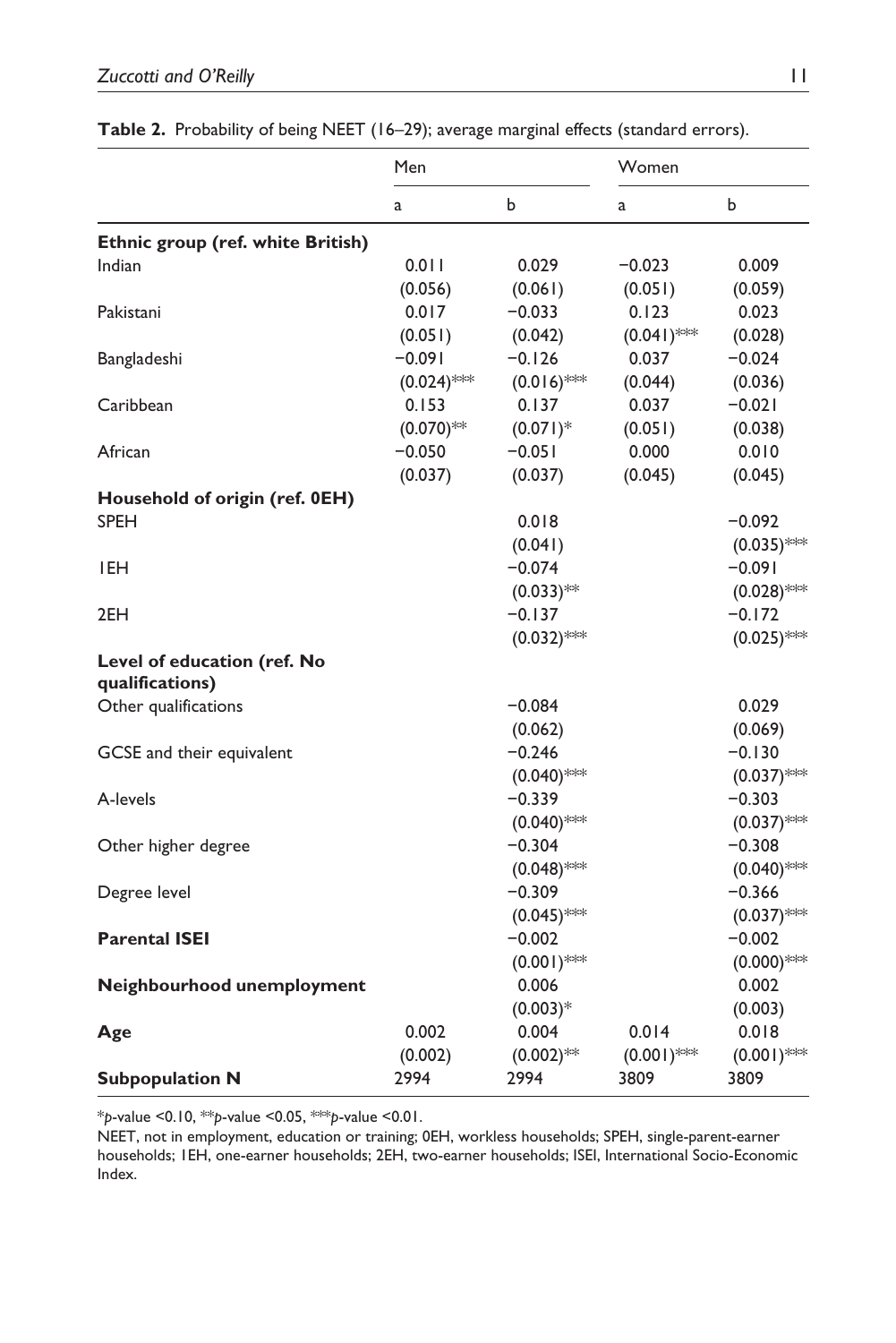minority men. For Bangladeshis it becomes even larger: this is because the model controls for the fact that young Bangladeshi men are more often raised in households with poorer socio-economic resources (and this in turn increases their NEET probabilities). On average, young Bangladeshi men are 13 per cent points less likely to be NEET than white British men, while Caribbean men are around 14 per cent points more likely to be NEET.

Concerning the household of origin effect (Model b), and noting that it is the majoritarian white British driving these average effects, a first clear outcome corroborates the first expectation (E1): having had workless parents increases the probabilities of a young person being NEET. For example, young people from 0EH are around 14 (men) and 17 (women) per cent points more likely to be NEET compared to individuals from 2EH, and around 7 and 9 per cent more likely when compared to individuals from 1EH. Furthermore, having had two working parents is also better for avoiding being NEET than having had only one working parent, which corroborates E3; there are no statistically significant gender differences on the effect of having had two working parents.

Regarding individuals who lived in SPEH, the expectation (E4) was that having lived with a single working parent was preferable than having lived with workless parents, but it was worse than having lived in a one-earner household (with two present parents). The results do not show strong evidence in this direction, although they do show some expected gender differences. Quite surprisingly, for men, having lived in a SPEH at the age of 14 seems to have the same effect on being NEET as having lived in a workless household. For women, the probability of becoming NEET for those who lived in a SPEH is almost the same as that observed among those from 1EH. Perhaps the positive gender role models compensate for the absent parent, which leads single mothers to have a more positive effect for their daughters than for their sons. Men do not seem to be particularly advantaged over women if they come from 1EH (see also Figures 3 and 4).

The inclusion of interactions between household of origin and ethnicity allows the exploration of whether the types of household in which individuals lived at the age of 14 have a different effect on the probability of becoming NEET across ethnic groups. The analysis is performed with logistic regression models, so statistically significant interactions were identified by means of margins and contrasts<sup>10</sup> (keeping age, level of education, parental occupation and neighbourhood unemployment at their mean). The results suggest that the relationship between origin household and the risk of being NEET varies across ethnic groups and genders. In order to have a better understanding of how different groups compare, and to better test the expectations, the margins derived from the interactions are plotted in Figures 3 (men) and 4 (women). For each graph, age, level of education, parental occupation and neighbourhood unemployment are set to the mean. Margins are shown in Table A3 in the Appendix online.

For individuals who had workless parents, ethnic minorities do not seem to be particularly disadvantaged compared to white British. On the contrary, the results show that Indian, Bangladeshi and African men, as well as Bangladeshi women, who had workless parents when they were aged 14, are (statistically significantly) less likely to be NEET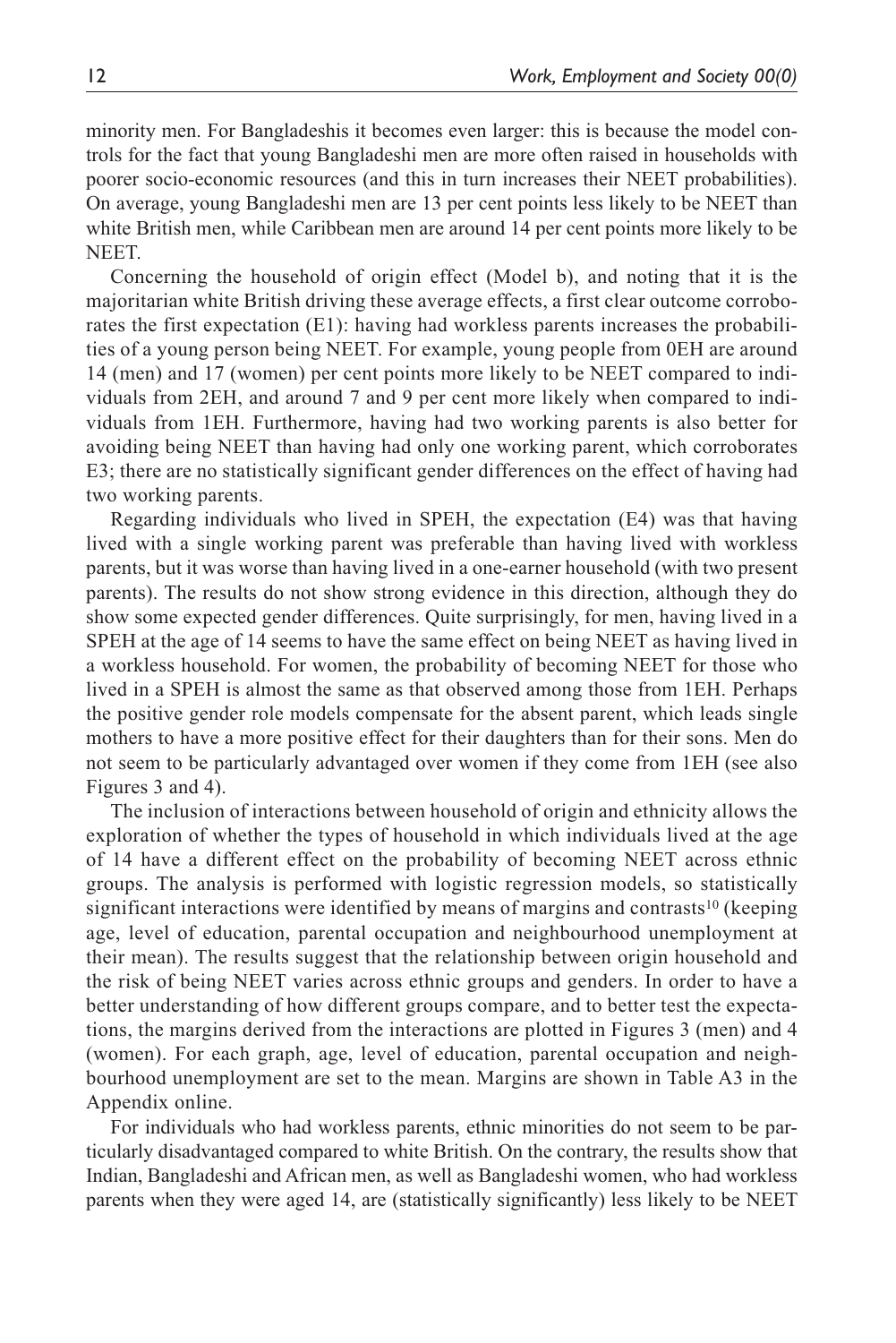than equivalent white British individuals. This advantage is also quite considerable: around 15–20 per cent points difference, supporting Expectation 2b.

Concerning the effect of a working parent (usually the father) for Asian women, it is interesting to compare not only with white British women, but also with Asian men. Among white British women, having had a working parent at the age of 14 reduces NEET probabilities (this also applies to young white British men). For Pakistanis, having had a working parent does not seem to reduce NEET probabilities. While in principle this would support the expectation about a lower parental effect among Asian women (E5), this pattern is also observed for Pakistani men. This suggests that the presence of a working father does not seem to reinforce mechanisms of gender inequality for Pakistanis. However, there seems to be a detrimental effect associated with having had a working parent for Bangladeshi women (but this is not statistically significant). Although NEET probabilities are similar for Bangladeshi and white British women coming from typical male-breadwinner households (1EH), the gender gap among Bangladeshis is bigger for those in 1EH (compared to those in 0EH). There is some evidence that a working father might not necessarily be a positive resource for Bangladeshi women, which would confirm the fifth expectation (E5).

Finally, regarding the role of single parent-earner households among black groups, there is not a clear pattern. Only African men from SPEH are less likely to be NEET than equivalent white British men, supporting E6 (which expected a positive role model of black working mothers). However, this relative advantage is also connected to the fact that having lived in SPEH when aged 14 seems to be a particularly disadvantaged situation for young white British men in these data.

## **Discussion**

This analysis can be used to contribute to debates on intersectionality. Collins (2015) distinguishes between three distinct approaches for intersectionality: (a) as a field of study; (b) as an analytical strategy; and (c) as a critical praxis that informs projects on social justice. Here intersectionality is used as an analytical strategy to illustrate universal and differentiated effects of multiple forms of disadvantage among groups of young people in the UK. An intersectional approach encourages comparison of inequalities not only *between* categories, but also *within* categories (McBride et al., 2015). Mapping different forms of inequality draws our attention to the possible sources and remedies to these. Ethnicity, gender and parental households clearly affect access to education and employment. However, as evidenced in this article, different types of households have differential effects across ethnic groups and genders.

On average, having had workless parents at a young age increases the probabilities of being NEET, compared to those with at least one working parent (an exception are men from SPEH, who do not seem to benefit from the working parent). This supports the first expectation (E1). Having had two working parents reduces NEET probabilities to a greater extent than just having one working parent, supporting the third expectation (E3). Among those individuals from a SPEH when aged 14, gender differences are evident. Supporting the fourth expectation (E4), men who lived with one working parent are worse off than those who had two parents (with at least one working);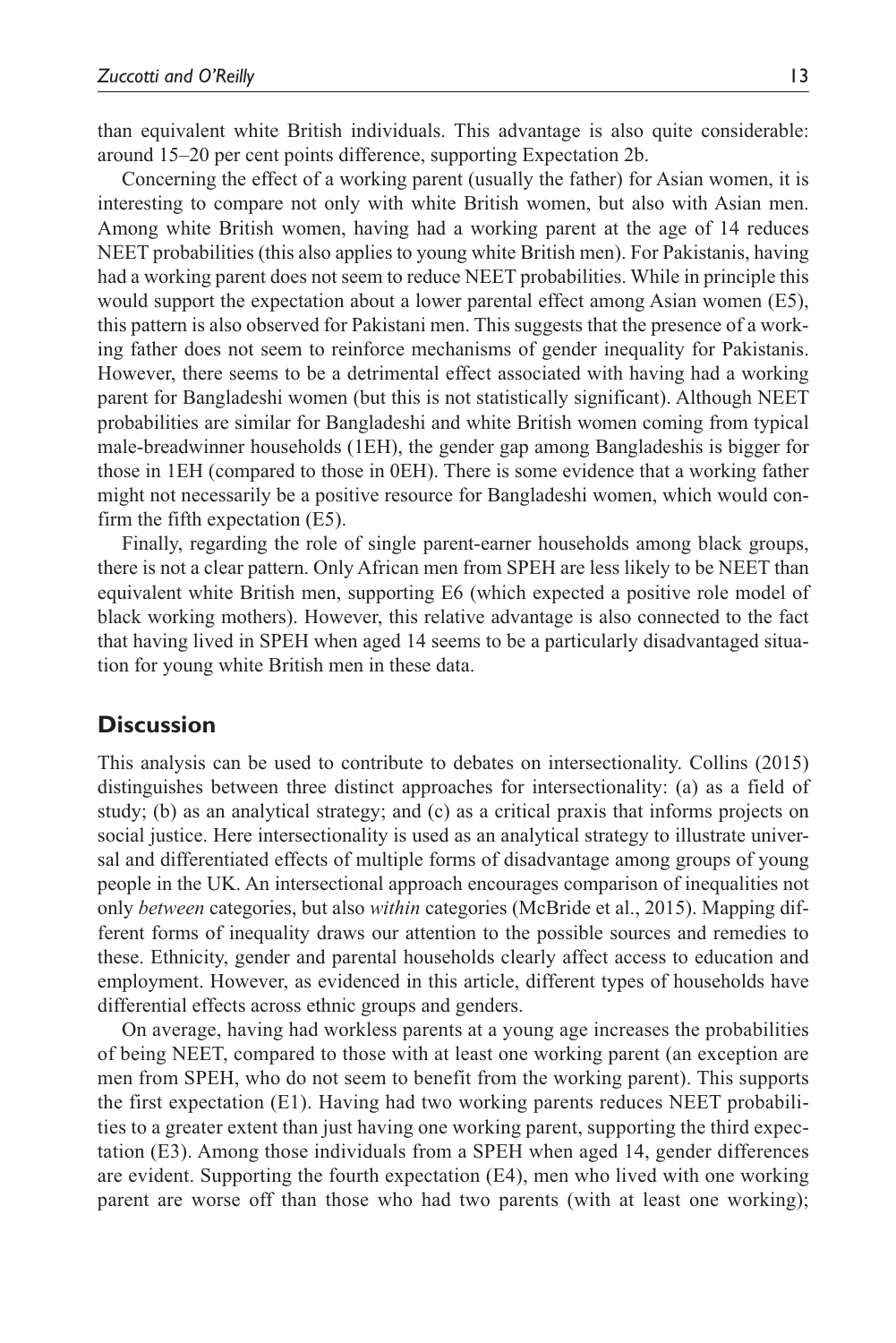however, they have almost the same NEET probabilities as men who lived in workless households. Among women, having lived with a single-working parent when aged 14 leads to the same NEET probabilities as those who lived with two parents, where one of them was working. There is no additional negative effect for young women connected to coming from a SPEH.

Having had working (or workless) parents does not exert the same effect across ethnic groups. The first key finding, supporting E2b, is that Indian, Bangladeshi and African young men who lived in workless households when aged 14 are doing better than their white British counterparts: on average, they have around 20 per cent points less chance of being NEET. A similar finding exists for Bangladeshi women, who are around 15 per cent points less likely to be NEET compared to their young white British counterparts. The fact that some ethnic minority groups with poor social origins manage to avoid becoming NEETs to a much greater extent than white British individuals with similar backgrounds – and after controlling for education – is an important finding. This becomes even more striking once one acknowledges the fact that groups such as Bangladeshis have very high rates of worklessness. The cause of these differential effects might be due to the attitudinal and aspirational disposition of ethnic minorities (Heath et al., 2008; Reeskens and Van Oorschot, 2012), which are known as key predictors of participating in education and on becoming NEET (Duckworth and Schoon, 2012). Mechanisms that occur at the neighbourhood level, especially for relatively highly segregated groups such as Indians and Bangladeshis, might also be relevant. These could include, for example, the transmission of role models or the exchange of experiences across social groups (Galster, 2012), especially among Indian communities, who have a relatively high share of members with good educational and occupational levels.

Second, although there is no evidence that Pakistani and Bangladeshi women are particularly less likely to be NEET than white British women among those raised in one-earner households, the role of a working parent (usually a father) seems to be detrimental for Bangladeshi women, especially since the gender gap (i.e. NEET probabilities with respect to Bangladeshi men) increases in this household type. There is, therefore, some limited evidence in favour of E5, in line with Peach's (2005) arguments about patriarchal families.

Third, there is not much evidence either in favour of E6: only African men raised in SPEH are particularly advantaged compared to their white British counterparts, they have more chances of being either in education or in employment. This might be connected with employment experiences transmitted from their working mothers to their children. However, there is no evidence of a pattern among African women or for Caribbean youth, for which other unknown mechanisms are probably at play.

Finally, one last finding worth mentioning is that young Caribbean men raised in twoearner households are more likely to be NEET compared to their white British counterparts (and even to those raised in 0EH or 1EH). Similar findings were observed in social mobility studies (Platt, 2007; Zuccotti, 2015a, 2015b). This may in part be due to difficulties in transferring cultural capital in terms of social networks and habitus (Rafferty, 2012), which in turns affects educational and labour market opportunities.

It is rare to find an analysis that goes beyond two dimensions of gender or race; and it is even less common to make links between these dimensions and household influences. Recognising more complex levels of inequality within and between groups, Mooney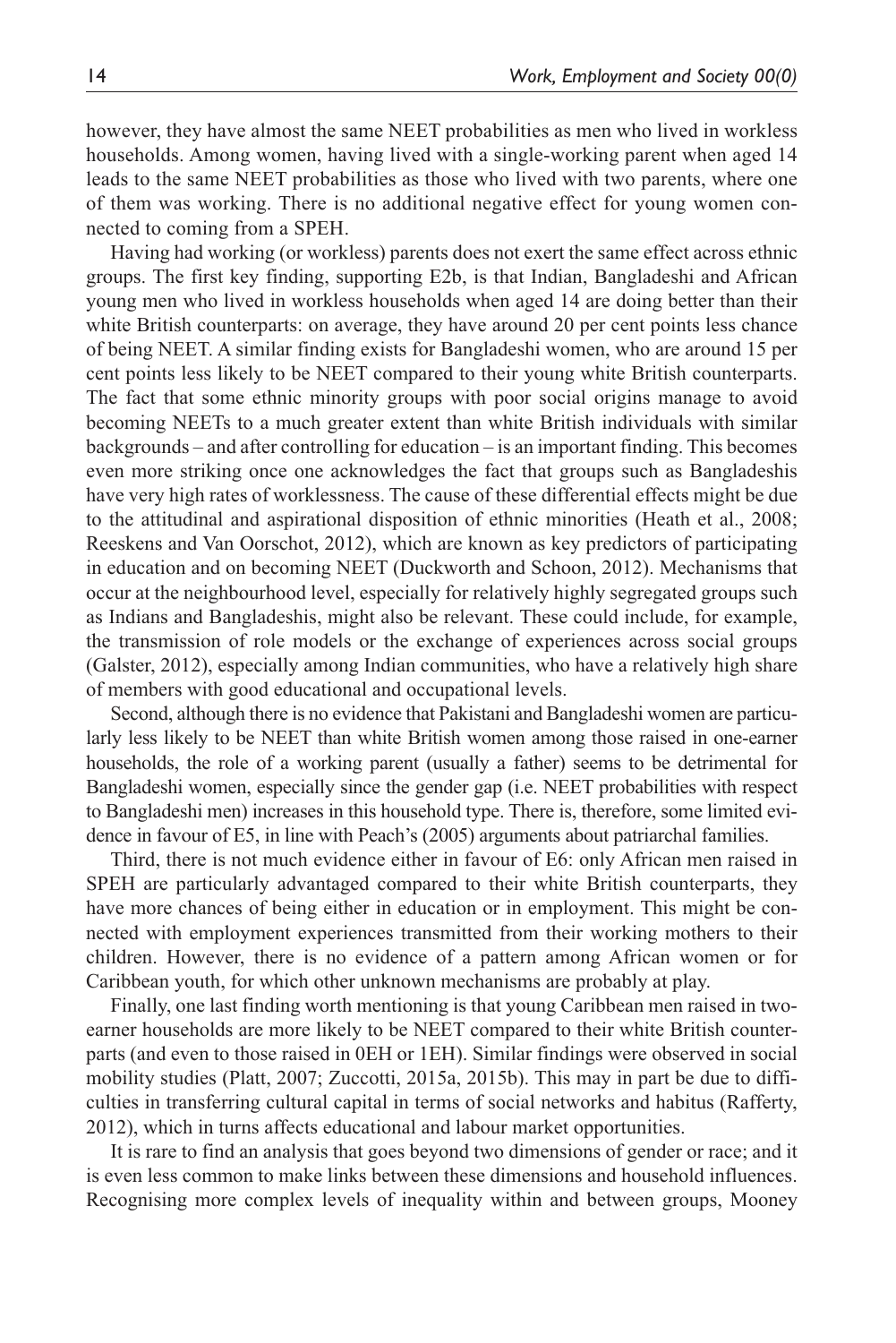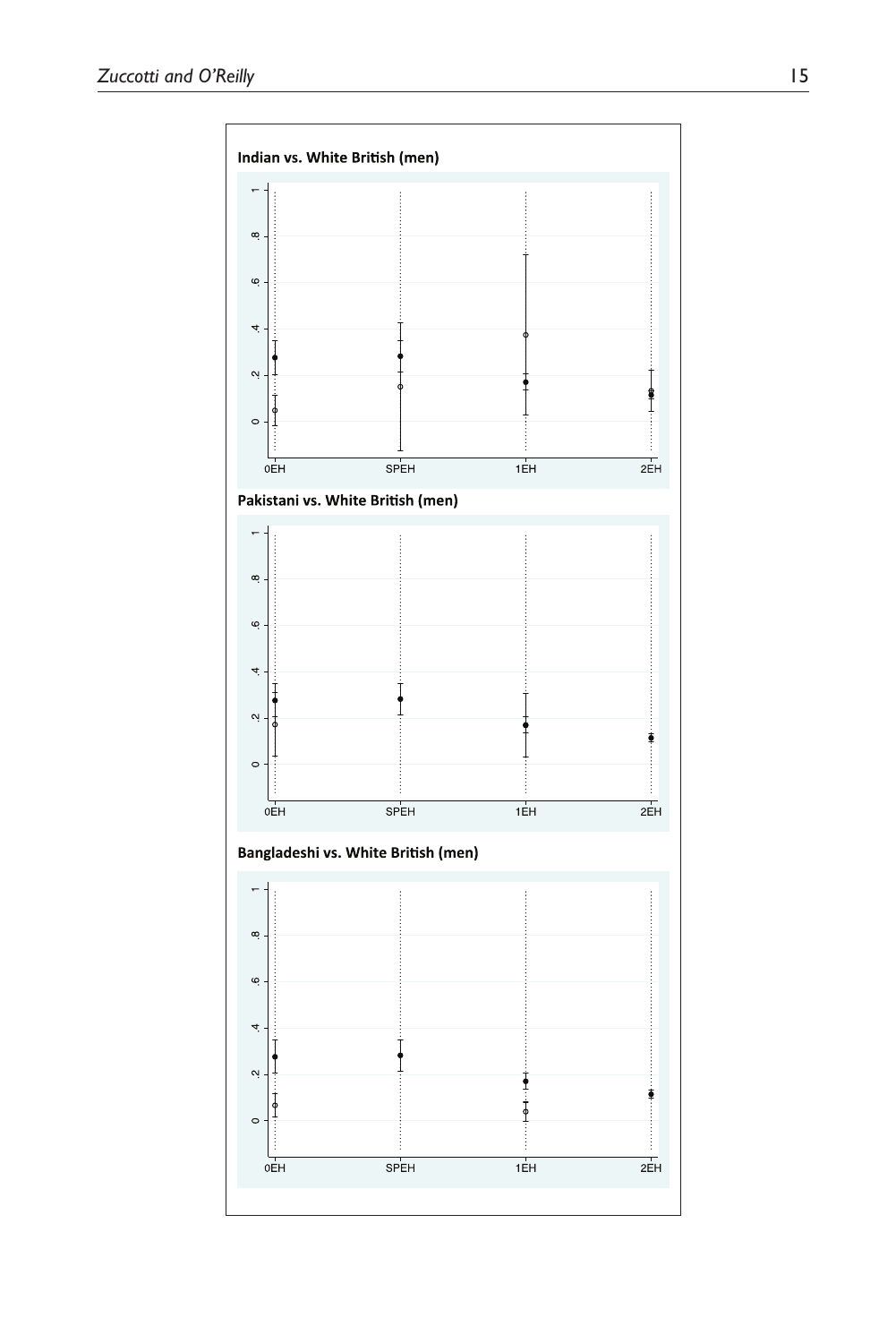



Age, level of education, parental ISEI and neighbourhood unemployment are set to their mean.

(2016) argues, is important in revealing how different categories of ethnicity or gender might simultaneously be related to both privilege and oppression. One of the key findings of this article is that while having had workless parents or being an ethnic minority are often expected to be sources of disadvantage, this is not always the case in the UK.

# **Conclusion**

This article shows that having workless parents, or being from an Asian ethnic minority, are not sufficient predictors of individuals' education and labour market opportunities. On the contrary, it is the intersection between these different dimensions that needs to be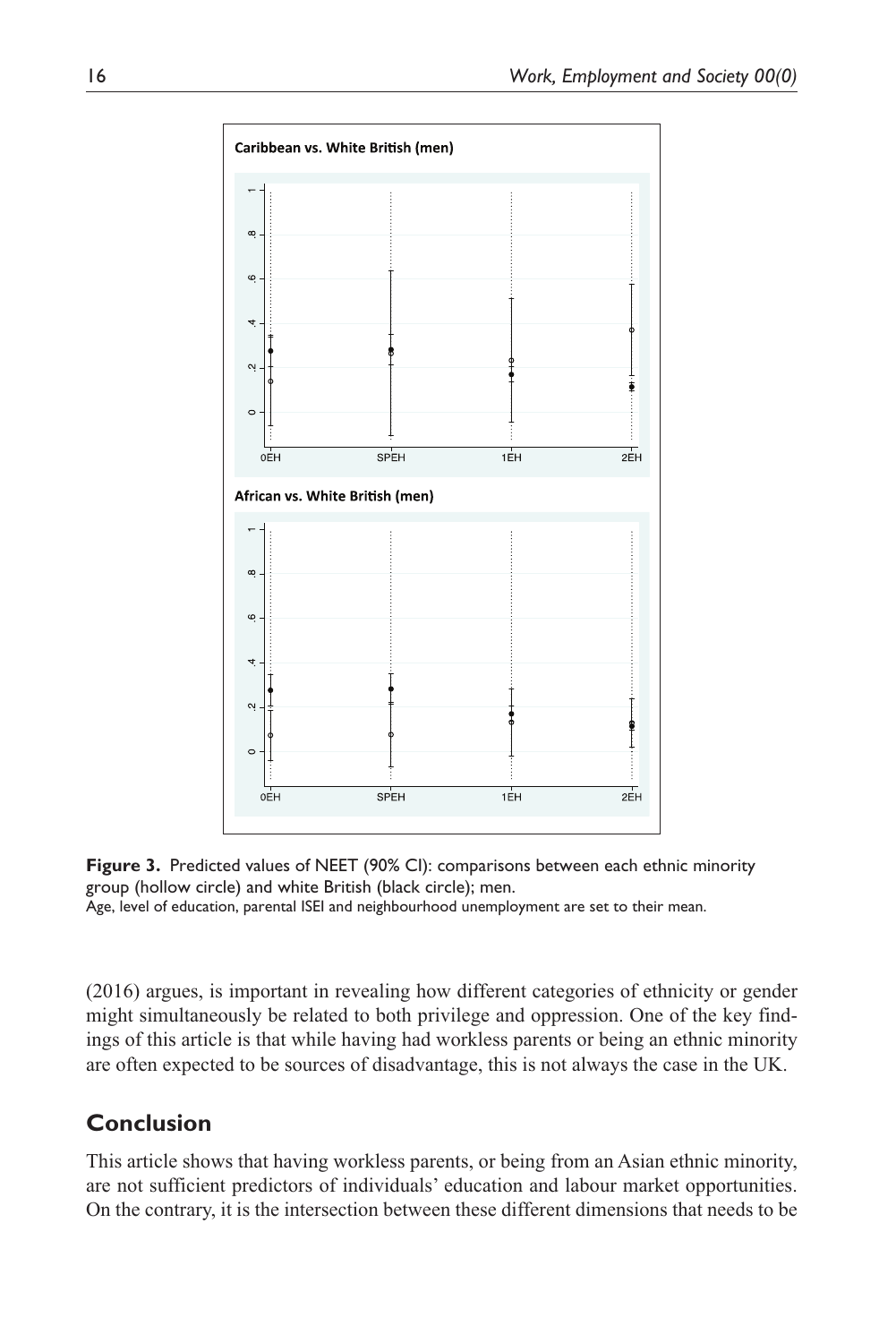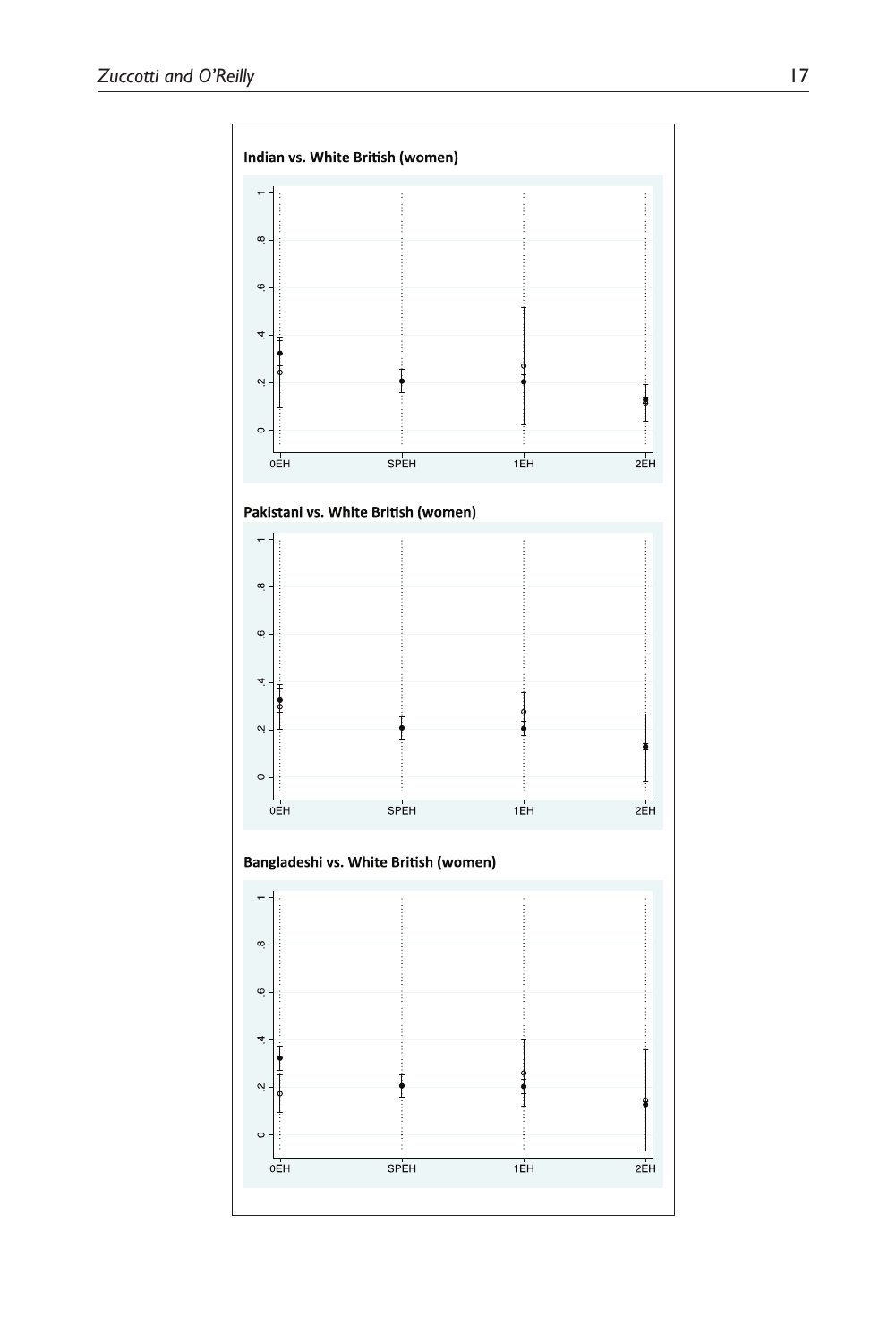



Age, level of education, parental ISEI and neighbourhood unemployment are set to their mean.

acknowledged, as a way to obtaining more precise indicators of life chances. The lower NEET rates found among some ethnic minority groups, especially among those who had workless parents, shows, for example, how an apparently problematic initial condition does not necessarily have the expected negative outcomes across ethnic groups.

Future research needs to identify the mechanisms accounting for these differential outcomes for young men and women, and the effectiveness of policies to remedy these inequalities. By means of looking at different dimensions of inequality, not only has this study added to our knowledge of youth labour market trajectories in the UK, but also to the UK debate on worklessness by linking its effects to gender and ethnicity using an analytical intersectional approach.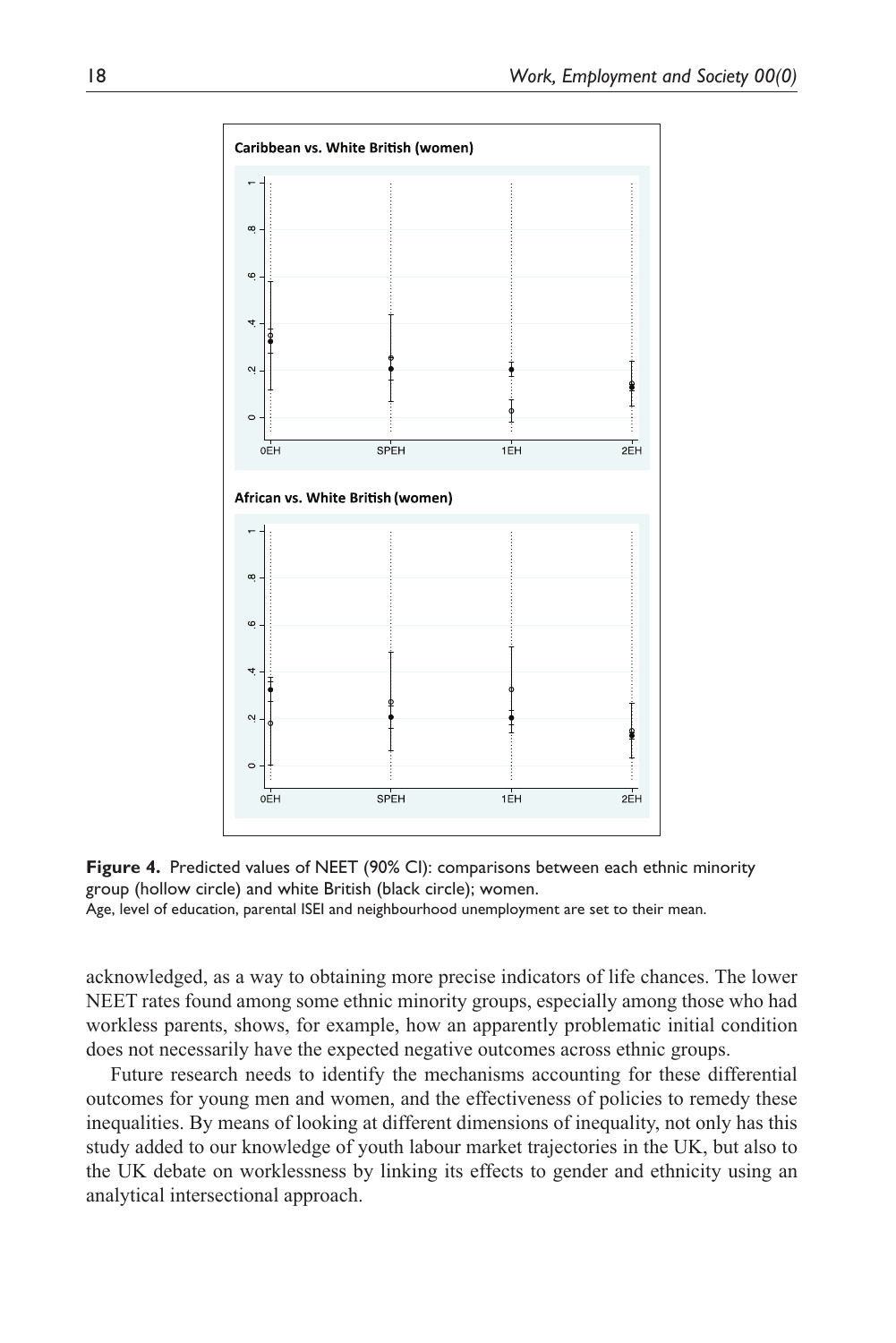### **Acknowledgements**

Understanding Society is an initiative funded by the Economic and Social Research Council and various Government Departments, with scientific leadership by the Institute for Social and Economic Research, University of Essex, and survey delivery by NatCen Social Research and Kantar Public. The research data are distributed by the UK Data Service.

The authors are very grateful to critical comments on earlier versions of this article that were provided by Tiziana Nazio, Colette Fagan, Paola Villa, Fatoş Gökşen, and the anonymous reviewers. We would like to thank policy advisors and, especially, Edward Badu from North London Citizens, for their useful comments and for discussing our results.

### **Funding**

The authors disclosed receipt of the following financial support for the research, authorship, and/ or publication of this article: the work for this article has been financed from the STYLE project funding from the European Union's Seventh Framework Programme for research, technological development and demonstration under grant agreement no. 613256 ([www.style-research.eu\)](www.style-research.eu) and from the NEGOTIATE (Negotiating early job-insecurity and labour market exclusion in Europe) project funding from the European Union's Horizon 2020 research and innovation programme under grant agreement no. 649395 [\(https://negotiate-research.eu/](https://negotiate-research.eu/)).

## **ORCID iD**

Carolina V Zuccotti **<https://orcid.org/0000-0001-8374-2963>** Jacqueline O'Reilly D <https://orcid.org/0000-00001-6223-154x>

#### **Notes**

- 1. McDowell (2014: 43) suggests that young men's 'embodied performance of masculinity', as well as their lack of skills and credentials, serves to disqualify them from low paid, low status jobs that they see as women's preserve.
- 2. Most official statistics define 'young' as up to 24 years old. This article uses a broader definition to capture the increasing prolonged and blurred trajectories into adulthood (Aassve et al., 2006). A robustness check was also performed excluding individuals from 25 to 29 years: the results go in the same direction.
- 3. This sampling strategy is common practice in migration studies: 'second generation' migrant youth from a variety of different ethnic backgrounds have been born in the UK, while those who arrived young are usually referred to as the '1.5 generation'. Africans and Bangladeshis have the highest shares of foreign-born young individuals who arrived at age 10 or younger (45% and 20%, respectively); for the other ethnic groups, the value is 10 per cent or below.
- 4. Unfortunately, distinguishing between parents working full- or part-time is not allowed by the data.
- 5. The number of one-earner households headed by women and of single-parent households headed by men is insignificant.
- 6. This is converted from the International Standard Classification of Occupations 1988 and 2008; the measure is available in the questionnaire. See Ganzeboom and Treiman (2013). Conversion tools can be found at<http://www.harryganzeboom.nl/ISMF/index.htm>
- 7. Lower Layer Super Output Areas (LSOAs) are geographical units built from four to six Output Areas (OAs) and they are available for 2001 and 2011 UK Census neighbourhood statistics. They have been automatically generated to be as consistent in population size as possible. The minimum population is 1000 and the mean is 1500.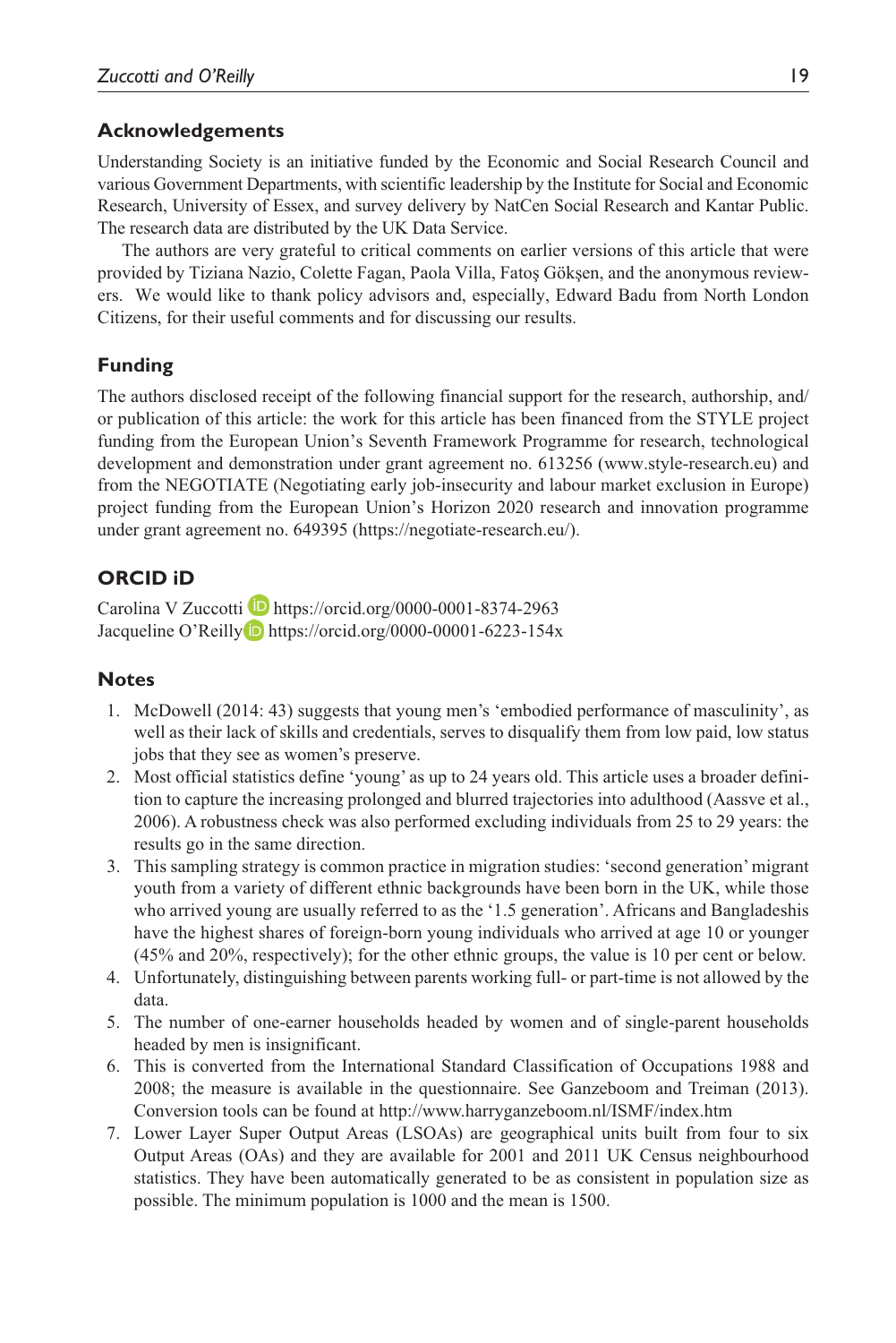- 8. Family composition was used as a control in a robustness check, but the results did not change substantively.
- 9. These categories, available in the survey, are derived from detailed questions on (maximum) level of education achieved.
- 10. Margins and contrasts are two commands in Stata 14 software (StataCorp., College Station, TX, USA) that allow disentangling which interactions are statistically significant.

#### **References**

- Aassve A, Iacovou M and Mencarini L (2006) Youth poverty and transition to adulthood in Europe. *Demographic Research* 15(2): 21–50.
- Barnes M, Brown V, Parsons S, et al. (2012) *Intergenerational Transmission of Worklessness: Evidence from the Millennium Cohort and the Longitudinal Study of Young People in England*. London: Centre for Analysis of Youth Transitions. Available at: [https://www.](https://www.gov.uk/government/uploads/system/uploads/attachment_data/file/183328/DFE-RR234.pdf) [gov.uk/government/uploads/system/uploads/attachment\\_data/file/183328/DFE-RR234.pdf](https://www.gov.uk/government/uploads/system/uploads/attachment_data/file/183328/DFE-RR234.pdf) (accessed 1 May 2017).
- Bell DNF and Blanchflower DG (2011) Young people and the Great Recession. *Oxford Review of Economic Policy* 27(2): 241–267.
- Beller E (2009) Bringing intergenerational social mobility research into the twenty-first century: Why mothers matter. *American Sociological Review* 74(4): 507–528.
- Berloffa G, Filandri M, Matteazzi E, et al. (2015) *Work-poor and work-rich families: influence on youth labour market outcomes*. STYLE Working Papers, STYLE WP8.1. CROME, University of Brighton, Brighton.
- Berthoud R, Fumagalli L, Lynn P, et al. (2009) *Design of the Understanding Society ethnic minority boost sample*. Understanding Society working paper series, No. 2009 – 02. Institute for Social and Economic Research, University of Essex, Colchester.
- Borjas GJ (1995) Ethnicity, neighborhoods, and human-capital externalities. *The American Economic Review* 85(3): 365–390.
- Brah A (1993) 'Race' and 'culture' in the gendering of labour markets: South Asian young Muslim women and the labour market. *Journal of Ethnic and Migration Studies* 19(3): 441–458.
- Burgess S, Propper C, Rees H, et al. (2003) The class of 1981: The effects of early career unemployment on subsequent unemployment experiences. *Labour Economics* 10(3): 291–309.
- Cheung SY and Heath A (2007) Nice work if you can get it: Ethnic penalties in Great Britain. In: Heath A and Cheung SY (eds) *Unequal Chances. Ethnic Minorities in Western Labour Markets*. New York: Oxford University Press, 507–550.
- Cho S, Crenshaw K, Williams, et al. (2013) Toward a field of intersectionality studies: Theory, applications, and praxis. *Signs* 38(4): 785–810.
- Collins PH (2015) Intersectionality's definitional dilemmas. *Annual Review of Sociology* 41(1): 1–20.
- Crawford C and Greaves E (2015) *Socio-economic, Ethnic and Gender Differences in HE Participation*. London: Department for Business, Innovation and Skills.
- Crawford C, Duckworth K, Vignoles A, et al. (2010) *Young People's Education and Labour Market Choices Aged 16/17 to 18/19*. London: Department for Education.
- Crenshaw K (1991) Mapping the margins: Intersectionality, identity politics, and violence against women of color. *Stanford Law Review* 43(6): 1241–1299.
- Dale A, Lindley J and Dex S (2006) A life-course perspective on ethnic differences in women's economic activity in Britain. *European Sociological Review* 22(3): 323–337.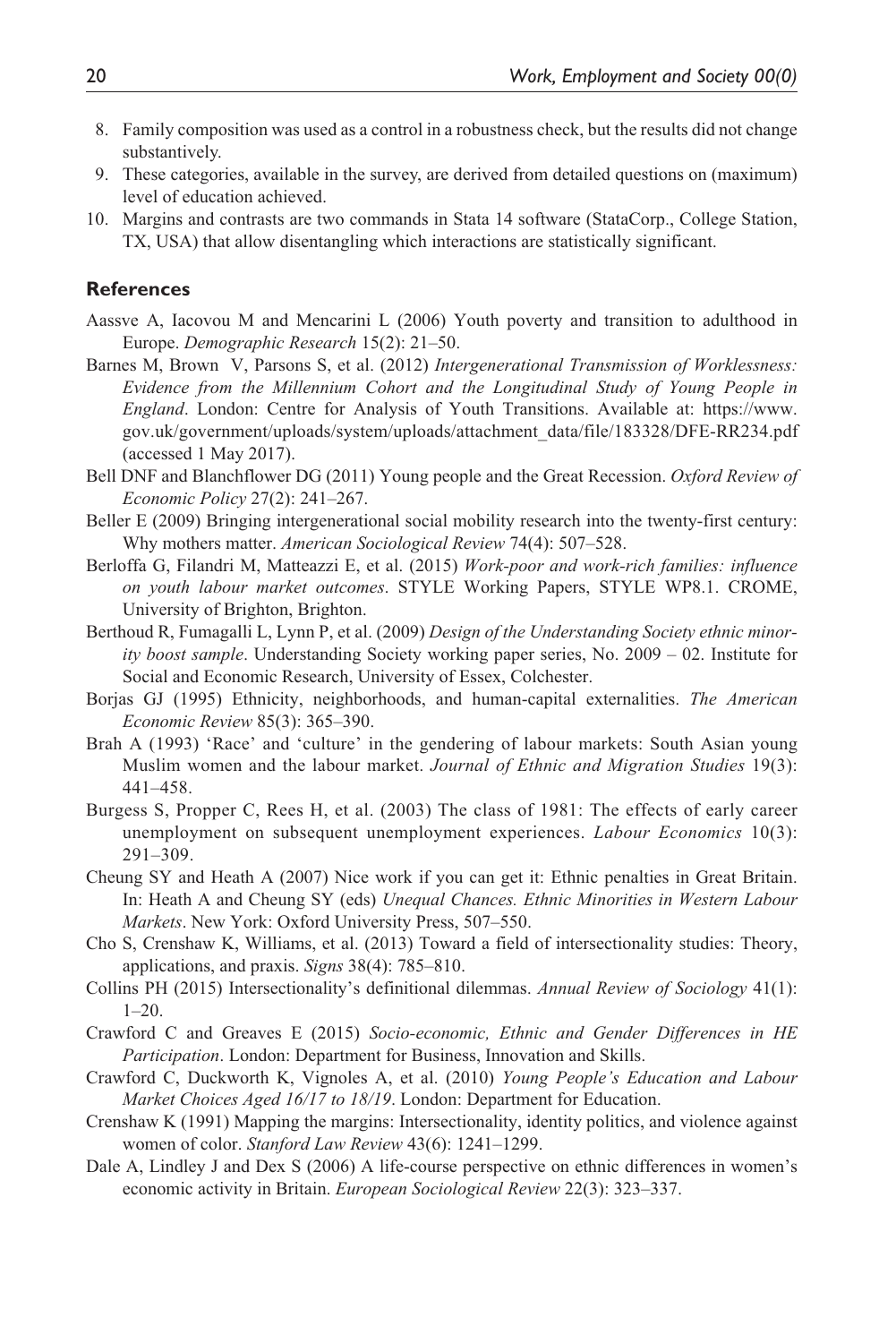- Dale A, Shaheen N, Kalra V, et al. (2002) Routes into education and employment for young Pakistani and Bangladeshi women in the UK. *Ethnic and Racial Studies* 25(6): 942–968.
- Duckworth K and Schoon I (2012) Beating the odds: Exploring the impact of social risk on young people's school-to-work transitions during recession in the UK. *National Institute Economic Review* 222(1): R38–51.
- Ermisch J, Francesconi M and Pevalin DJ (2004) Parental partnership and joblessness in childhood and their influence on young people's outcomes. *Journal of the Royal Statistical Society Series A – Statistics in Society* 167(1): 69–101.
- Eurofound (2012) *NEETs Young People Not in Employment, Education or Training: Characteristics, Costs and Policy Responses in Europe*. Luxembourg: Publications Office of the European Union.
- Eurofound (2014) *Mapping Youth Transitions in Europe*. Luxembourg: Publications Office of the European Union.
- Furlong A (2006) Not a very NEET solution: Representing problematic labour market transitions among early school-leavers. *Work, Employment and Society* 20(3): 553–569.
- Galster G (2012) The mechanism(s) of neighbourhood effects: Theory, evidence, and policy implications. In: van Ham M, Manley D, Bailey N, et al. (eds) *Neighbourhood Effects Research: New Perspectives*. Dordrecht: Springer, 23–56.
- Ganzeboom HBG and Treiman D (1996) Internationally comparable measures of occupational status for the 1988 International Standard Classification of Occupations. *Social Science Research* 25: 201–239.
- Ganzeboom HBG and Treiman DJ (2013) International Stratification and Mobility File: Conversion Tools. Available at:<http://www.harryganzeboom.nl/ismf/index.htm> (accessed 15 March 2015).
- Gottfried H and O'Reilly J (2002) Reregulating breadwinner models in socially conservative welfare systems: Comparing Germany and Japan. *Social Politics: International Studies in Gender, State & Society* 9(1): 29–59.
- Gregg P (2001) The impact of youth unemployment on adult unemployment in the NCDS. *The Economic Journal* 111(475): F626–653.
- Gregg P and Wadsworth J (1994) *More Work in Fewer Households?* Discussion paper. London: National Institute of Economic and Social Research.
- Gregg P and Wadsworth J (2001) Everything you ever wanted to know about measuring worklessness and polarization at the household level but were afraid to ask. *Oxford Bulletin of Economics and Statistics* 63: 777–806.
- Gregg P, Hansen K and Wadsworth J (1999) The rise of the workless household. In: Gregg P and Wadsworth J (eds) *The State of Working Britain*. Manchester: Manchester University Press, 75–89.
- Gregg P, Macmillan L and Nasim B (2012) The impact of fathers' job loss during the recession of the 1980s on their children's educational attainment and labour market outcomes. *Fiscal Studies* 33(2): 237–264.
- Hadjivassiliou K, Tassinari A, Speckesser S, et al. (2015) *Policy Performance and Evaluation: United Kingdom*. STYLE Working Papers, WP3.3/UK. CROME, University of Brighton, Brighton.
- Heath A, Rothon C and Kilpi E (2008) The second generation in Western Europe: Education, unemployment, and occupational attainment. *Annual Review of Sociology* 34(1): 211–235.
- House of Commons Women and Equalities Committee (2016) *Employment Opportunities for Muslims in the UK* (Second Report of Session 2016–17). London: House of Commons.
- Kabeer N (2002) *The Power to Choose: Bangladeshi Women and Labour Market Decisions in London and Dhaka*. London: Verso.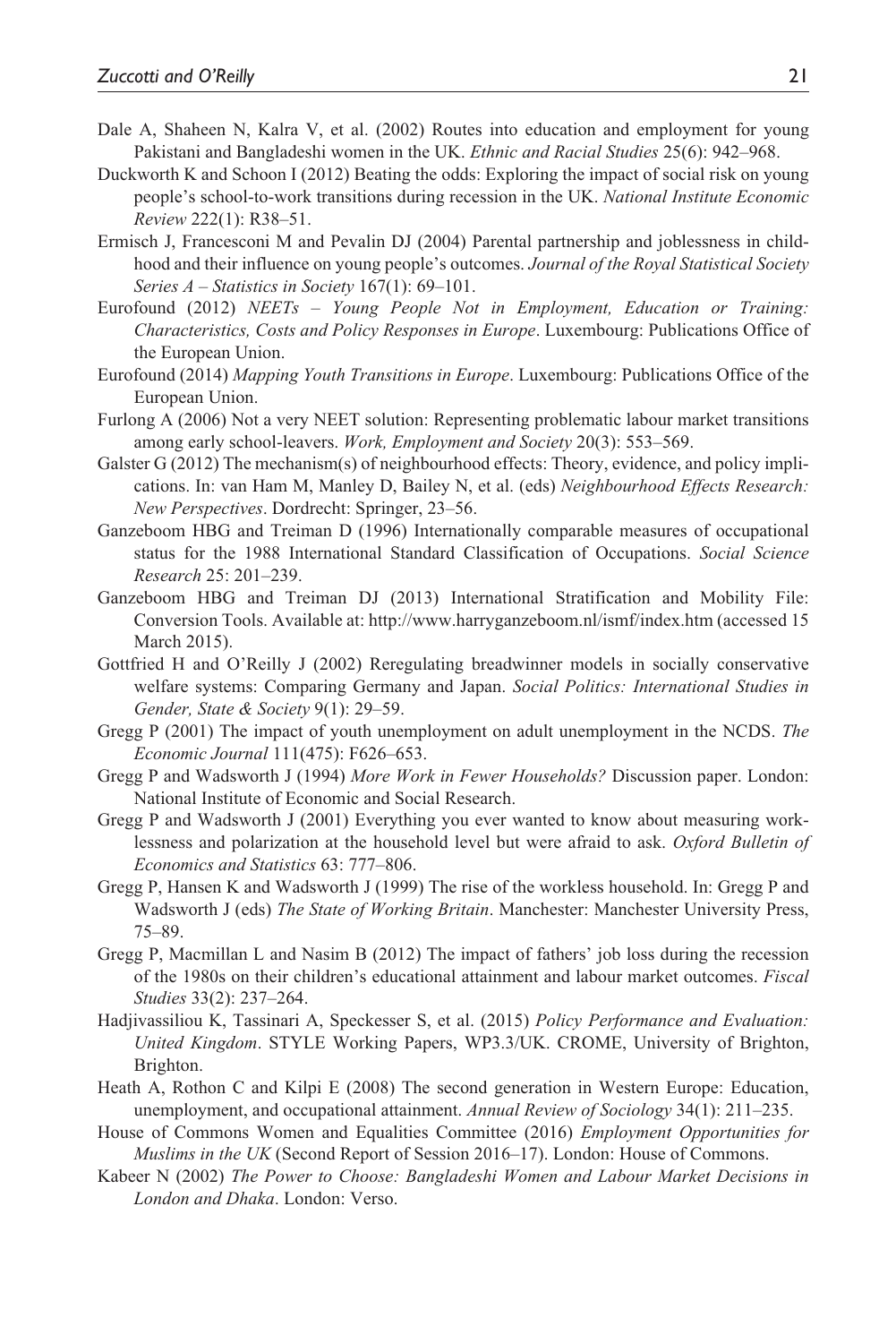- Lampard R (2012) Parental characteristics, family structure and occupational attainment in Britain. *Sociology* 46(6): 1020–1038.
- McBride A, Hebson G and Holgate J (2015) Intersectionality: Are we taking enough notice in the field of work and employment relations? *Work, Employment and Society* 29(2): 331–341.
- MacDonald R, Shildrick T and Furlong A (2014) In search of 'intergenerational cultures of worklessness': Hunting the Yeti and shooting zombies. *Critical Social Policy* 34(2): 199–220.
- McDowell L (2014) The sexual contract, youth, masculinity and the uncertain promise of waged work in austerity Britain. *Australian Feminist Studies* 29(79): 31–49.
- Macmillan L (2014) Intergenerational worklessness in the UK and the role of local labour markets. *Oxford Economic Papers* 66: 871–889.
- Mascherini M (in press) Origins and future of the concept of NEETs in the European Policy Agenda. In: O'Reilly J, Leschke J, Ortlieb O, et al. (eds) *Youth Labor in Transition*. New York: Oxford University Press.
- Mooney S (2016) 'Nimble' intersectionality in employment research: A way to resolve methodological dilemmas. *Work, Employment and Society* 30: 708–718.
- Office for National Statistics (ONS) (2010) *Work and Worklessness among Households 2010. Statistical Bulletin*. London: ONS.
- Office for National Statistics (ONS) (2013) Economic activity by ethnic group by sex by age. Available at:<https://www.nomisweb.co.uk/census/2011/dc6201ew>(accessed 1 May 2017).
- Office for National Statistics (ONS) (2014) *Young People in the Labour Market, 2014. Statistical Bulletin*. London: ONS.
- Office for National Statistics (ONS) (2015) *Families and Households, 2015*. London: ONS.
- Office for National Statistics (ONS) (2016a) *Working and Workless Households in the UK: April to June 2016. Statistical Bulletin*. London: ONS.
- Office for National Statistics (ONS) (2016b) *Young People Not in Education, Employment or Training (NEET), UK: November 2016. Statistical Bulletin*. London: ONS.
- O'Neill D and Sweetman O (1998) Intergenerational mobility in Britain: Evidence from unemployment patterns. *Oxford Bulletin of Economics and Statistics* 60(4): 431–447.
- O'Reilly J and Bothfeld S (2002) What happens after working part time? Integration, maintenance or exclusionary transitions in Britain and western Germany. *Cambridge Journal of Economics* 26(4): 409–439.
- O'Reilly J, Eichhorst W, Gábos A, et al. (2015) Five characteristics of youth unemployment in Europe. *SAGE Open* 5: 1–19.
- Peach C (2005) Social integration and social mobility: Spatial segregation and intermarriage of the Caribbean population in Britain. In: Loury GC, Modood T and Teles SM (eds) *Ethnicity, Social Mobility and Public Policy*. Cambridge: Cambridge University Press, 178–203.
- Platt L (2007) Making education count: The effects of ethnicity and qualifications on intergenerational social class mobility. *The Sociological Review* 55(3): 485–508.
- Platt L (2010) Ten year transitions in children's experience of living in a workless household: Variations by ethnic group. *Population Trends* 139: 70–90.
- Rafferty A (2012) Ethnic penalties in graduate level over-education, unemployment and wages: Evidence from Britain. *Work, Employment and Society* 26(6): 987–1006.
- Reeskens T and Van Oorschot W (2012) Those who are in the gutter look at the stars? Explaining perceptions of labour market opportunities among European young adults. *Work, Employment and Society* 26(3): 379–395.
- Schoon I (2014) Parental worklessness and the experience of NEET among their offspring. Evidence from the Longitudinal Study of Young People in England (LSYPE). *Longitudinal and Life Course Studies* 5(2): 129–150.